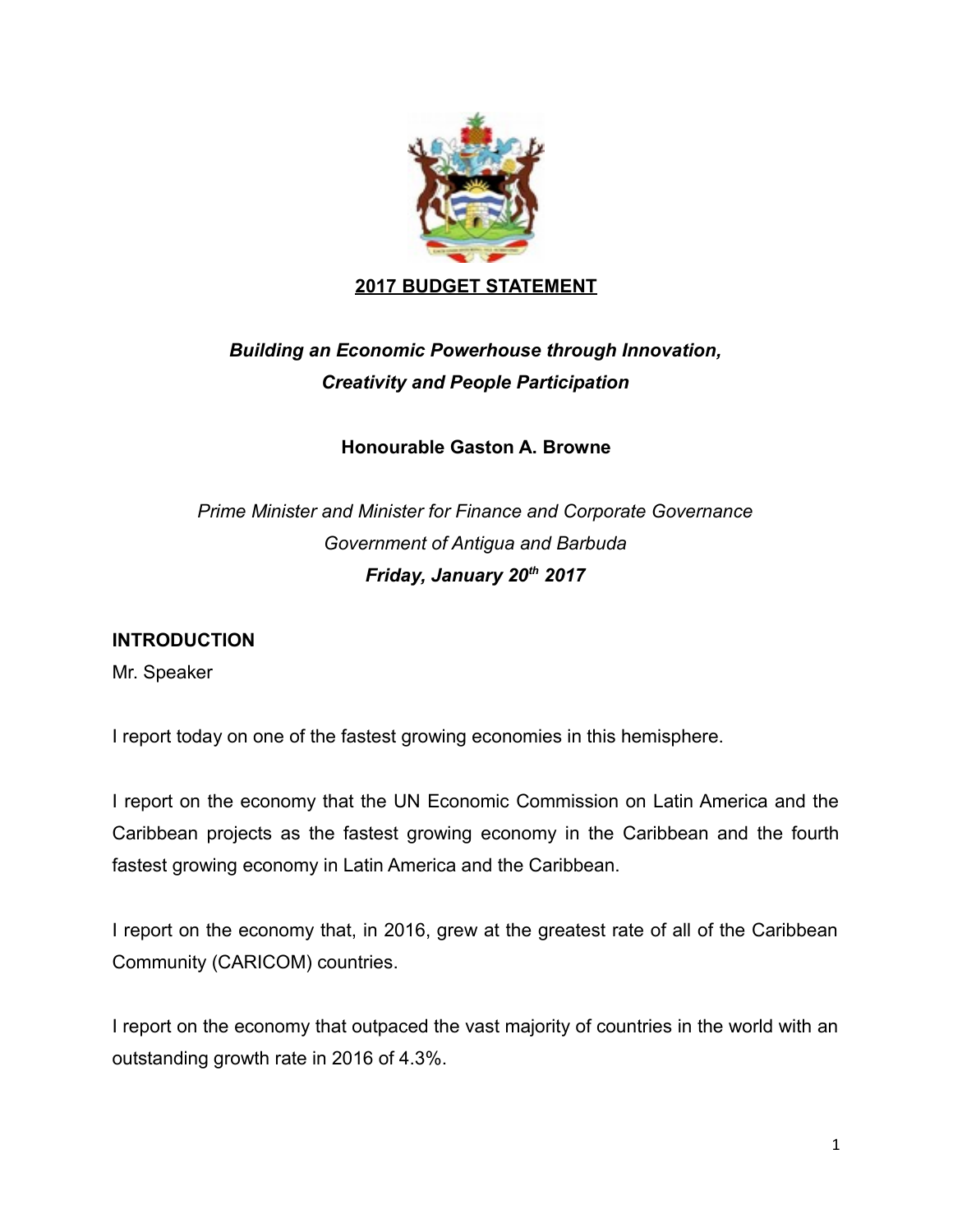That economy, Mr. Speaker, is our own – Antigua and Barbuda.

And, that remarkable growth figure of 4.3% is not my government's number; it is the latest findings of the Eastern Caribbean Central Bank.

Mr. Speaker, this is truly an exceptional achievement and one that I know that this Honourable House will want to recognise and applaud.

This is the backdrop against which I present this year's budget under the theme: *Building an Economic Powerhouse through Innovation, Creativity and People Participation.*

Mr. Speaker I also know that Honourable Members and the public would like to know in more detail how our economy compared with others in the global community.

A table is appended to the published text of this Budget Statement that provides the details for all to study. Mr. Speaker, it should be noted that, in the interest of time, all the figures that I will report in this presentation have been rounded and the published text will contain a more in-depth discussion on my government's achievements in 2016 and the plans for 2017.

# **International and Regional Developments**

But I will now summarise the global, hemispheric and regional position.

The International Monetary Fund has reported that global economic growth is projected at 3.1% in 2016.

This means that Antigua and Barbuda exceeded the average global rate of growth by 1.2%.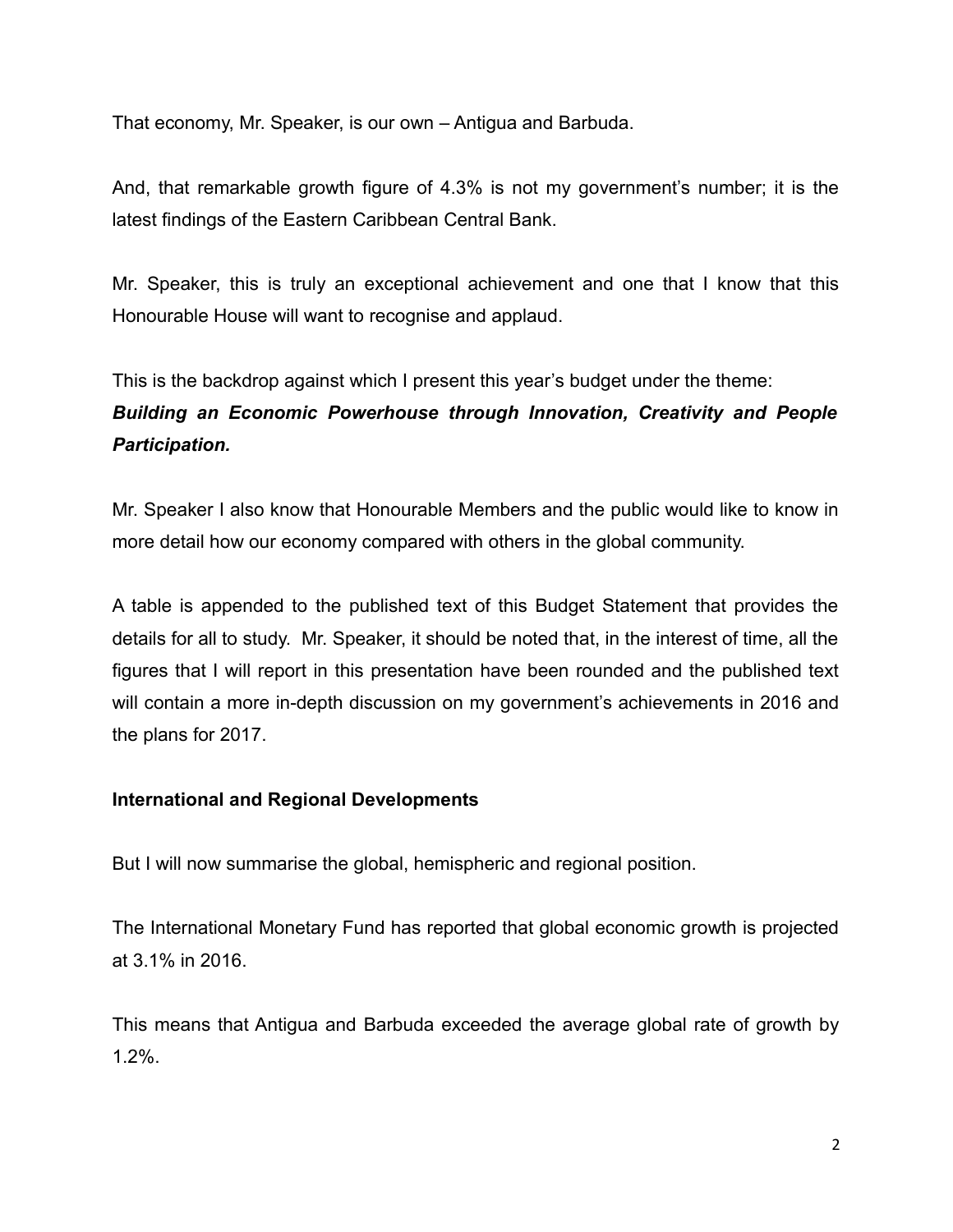That is a marvelous achievement by any measure.

It is one for which the people of this country have every reason to be proud.

Growth outlook for the advanced economies weakened to 1.6% in 2016.

In the Euro Area, growth is forecasted to decline to 1.7%.

In the United States the forecast was for 1.6%.

Real GDP for Canada was projected to increase marginally to 1.2%.

The news was not good for the Latin American and Caribbean region, taken as a whole.

The IMF has projected a decline in the regional growth rate to -0.4% in 2016, a fall from 0% in 2015.

In the CARICOM area, countries experienced mixed growth results.

The growth average for tourism-reliant economies was 1.6% in 2016.

It was worse for many of the commodity exporting countries, which saw a decline from an average rate of 2.1% in 2015 to 0.7% in 2016.

Of the commodity exporters, only Guyana maintained growth - 3.4% in 2016 compared with 3% in 2015.

Asia, led by China with growth of 6.6% in 2016, was the best performing region in the global economy.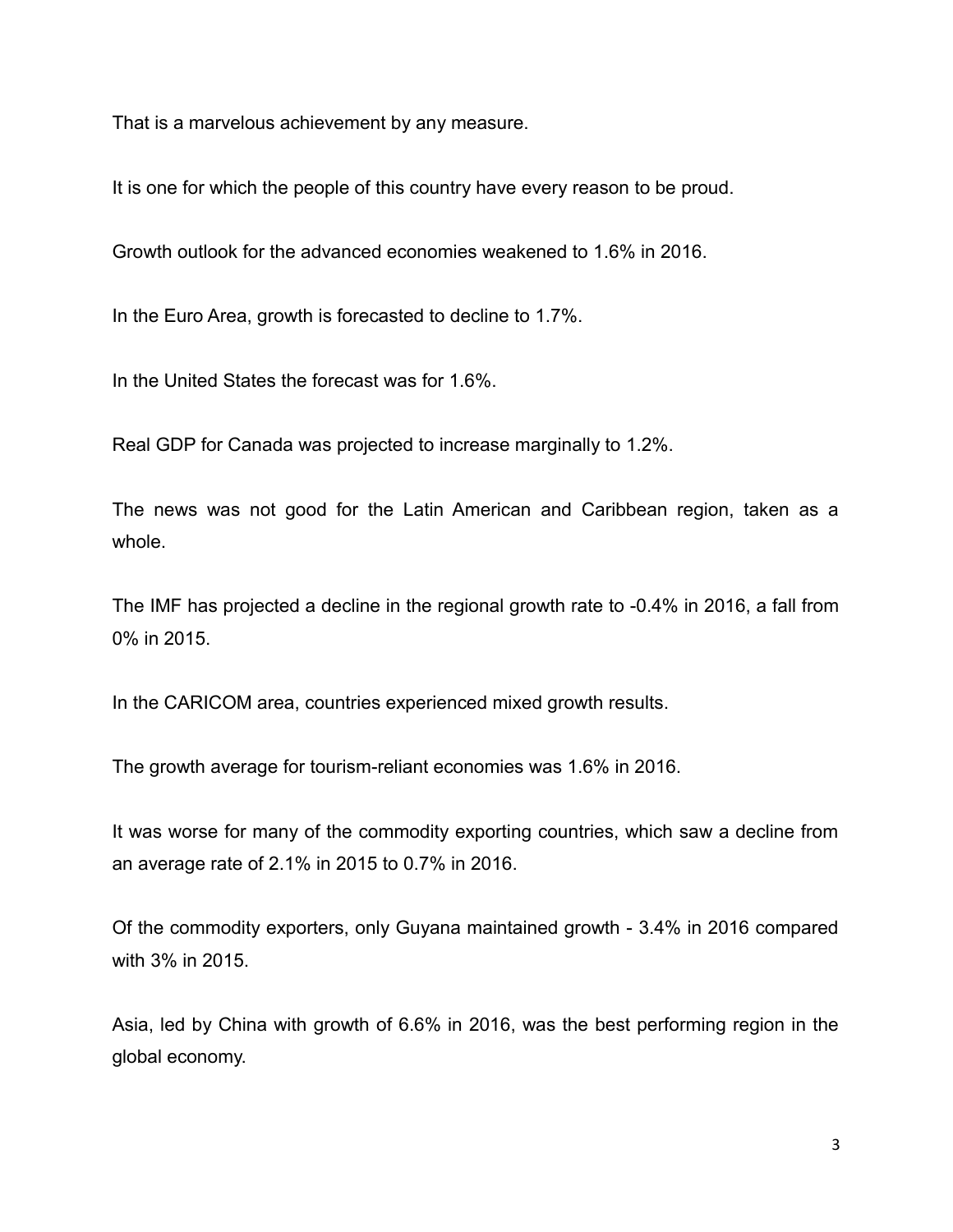# **PERFORMANCE OF THE DOMESTIC ECONOMY**

Mr. Speaker, the Antigua and Barbuda economy is stronger today because my government confronted our country's problems and worked diligently to turn them around.

We inherited those problems from 10 years of mismanagement, corruption and inefficiency by the previous UPP administration.

We have not rectified all the problems with which we were saddled, nor have we overcome all the challenges with which we were burdened.

But, it should now be pellucid to all that we have grasped the nettle, and we are delivering the better conditions and prospects that our people have a right to expect.

I pray that it is not too much to hope that even those who make it their daily business to denigrate this government, despite its indisputable performance and integrity, will at last have the generosity of spirit to admit that much has been achieved in the face of great adversity.

Mr. Speaker, the Antigua and Barbuda economy has shown such spectacular growth in 2016 because we didn't seek short term fixes. We pursued strategic and sustainable policies that have created a stable economic climate of very low inflation and robust growth and development.

My government pursued growth strategies underpinned by disciplined fiscal policies that generated surpluses for the past two years. Our fiscal discipline has resulted in a marked reduction in the country's debt to GDP ratio. This was achieved in an environment of no inflation which trended at -1.1 percent in October 2016 as compared to October 2015. In other words, there had been a reduction in the cost of living.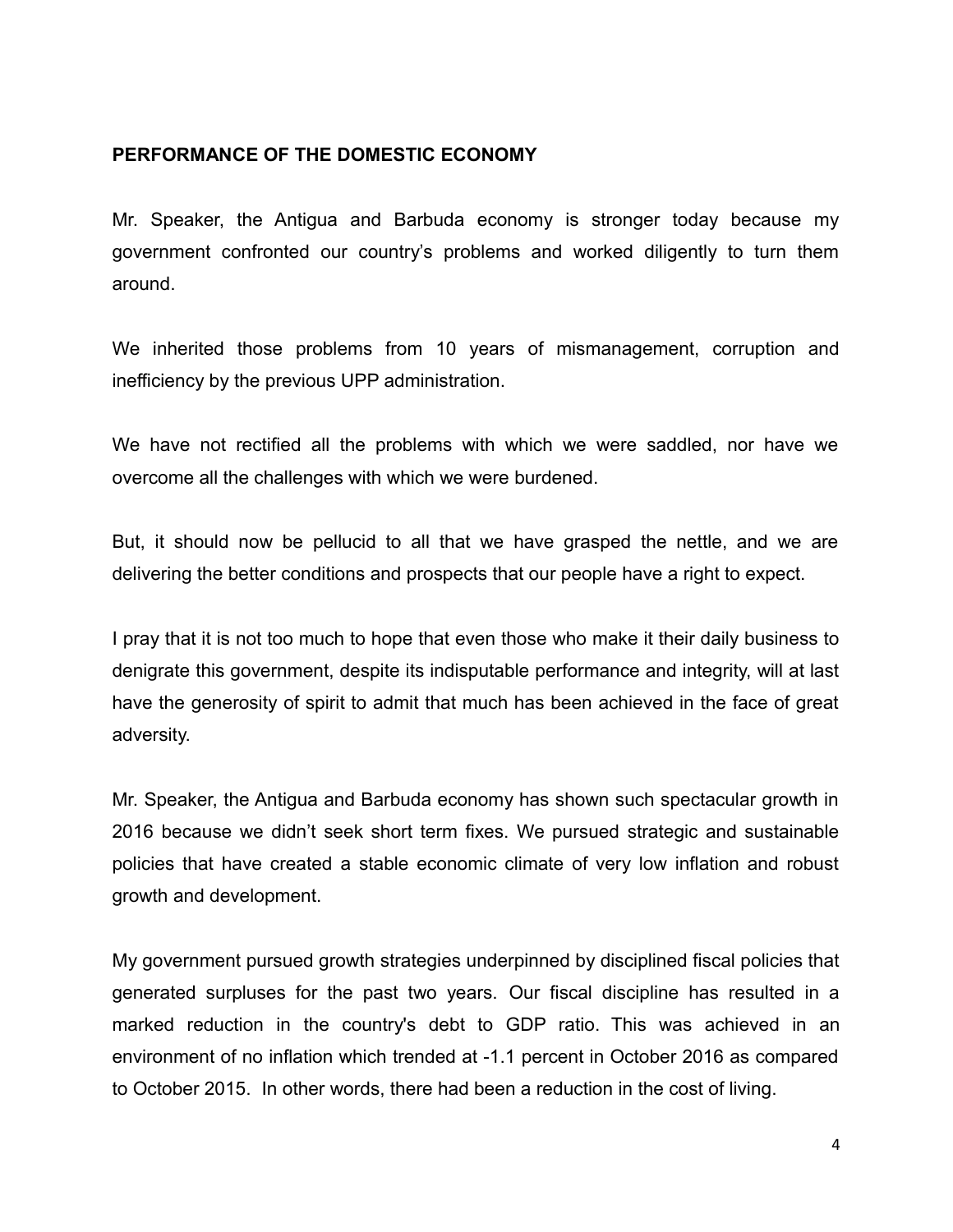This was driven primarily by the price stability in petroleum products, which was kept constant during the past year.

Our government's sustainable growth policy resulted in annual average growth of 4.25 percent for the past 2.5 years.

This contrasts with the unsustainable debt-driven growth of the past that resulted in large recurring deficits, high debt accumulation, and arrears.

It is no secret that this Antigua and Barbuda Labour Party Government came to office in June 2014 to an economy in shambles.

Every school child, every pensioner, every worker and every business person knows that to be an undeniable fact.

Fiscal crisis; financial sector crisis; Social Security bankrupt; Antigua Port Authority bankrupt; Antigua Public Utilities Authority bankrupt; pensioners on the brink of losing their pensions; Mount St. John Medical Centre in crisis – a state-of-the-art hospital with no state-of-the-art equipment or efficient management; the airport unfinished; the car park abandoned; the roads like warrie boards; citizens afraid in their homes; rapists and gun-toting, home-invading criminals threatening the land. All that was part of our reality.

And it was worse.

The IMF was forced to place a choke-hold on the grave excesses and blatant mismanagement of the previous government, particularly its Finance Minister Harold Lovell.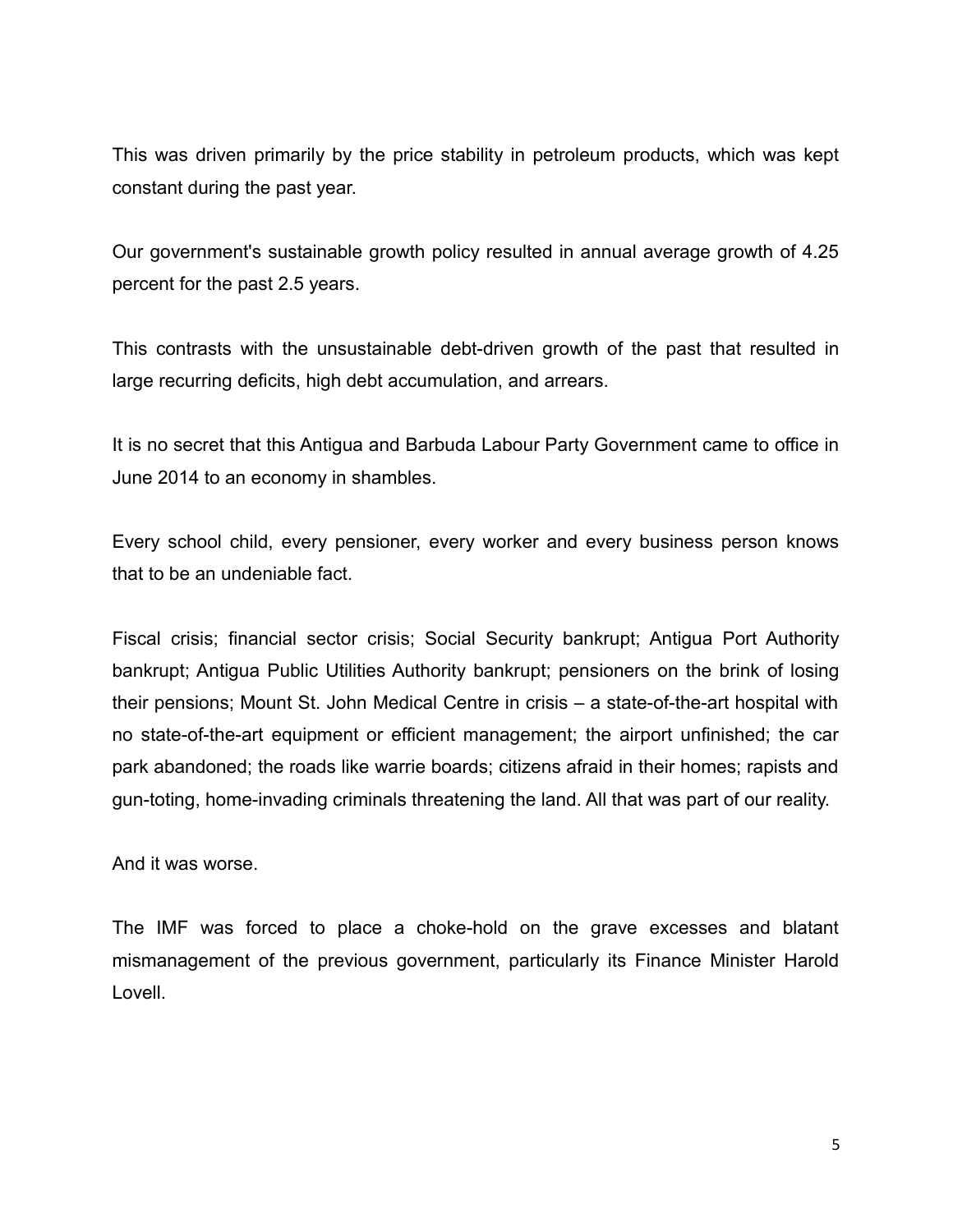That resulted in the collapse of many businesses and 10,000 workers losing their jobs; people unable to pay their mortgages and car loans; and unable to pay the cost of their children's school fees.

The feeling of despair was widespread; the powerlessness to make ends meet was pervasive.

Creditors all blacklisted our nation.

The previous government owed all and sundry and had no money to pay any.

Our debts to Venezuela, China, the IMF, the Caribbean Development Bank, and WIOC were all delinquent.

We owed for power and for water generation.

The country was bankrupt, made so by an incompetent, corrupt and inept government.

Mr. Speaker from the abyss of 25% cumulative negative growth and cumulative fiscal deficits in the previous five years of almost a billion dollars, today our economy is the fastest growing in CARICOM, and I am delighted to report that in 2016 we enjoyed a fiscal surplus of \$88 million.

And that is an improvement over the fiscal surplus of \$77 million that we delivered in 2015.

Mr. Speaker, that is something for us all to cheer about.

It shows the real and tangible improvements in our economy.

It demonstrates that we are laying a solid foundation for making our country an economic powerhouse in the region.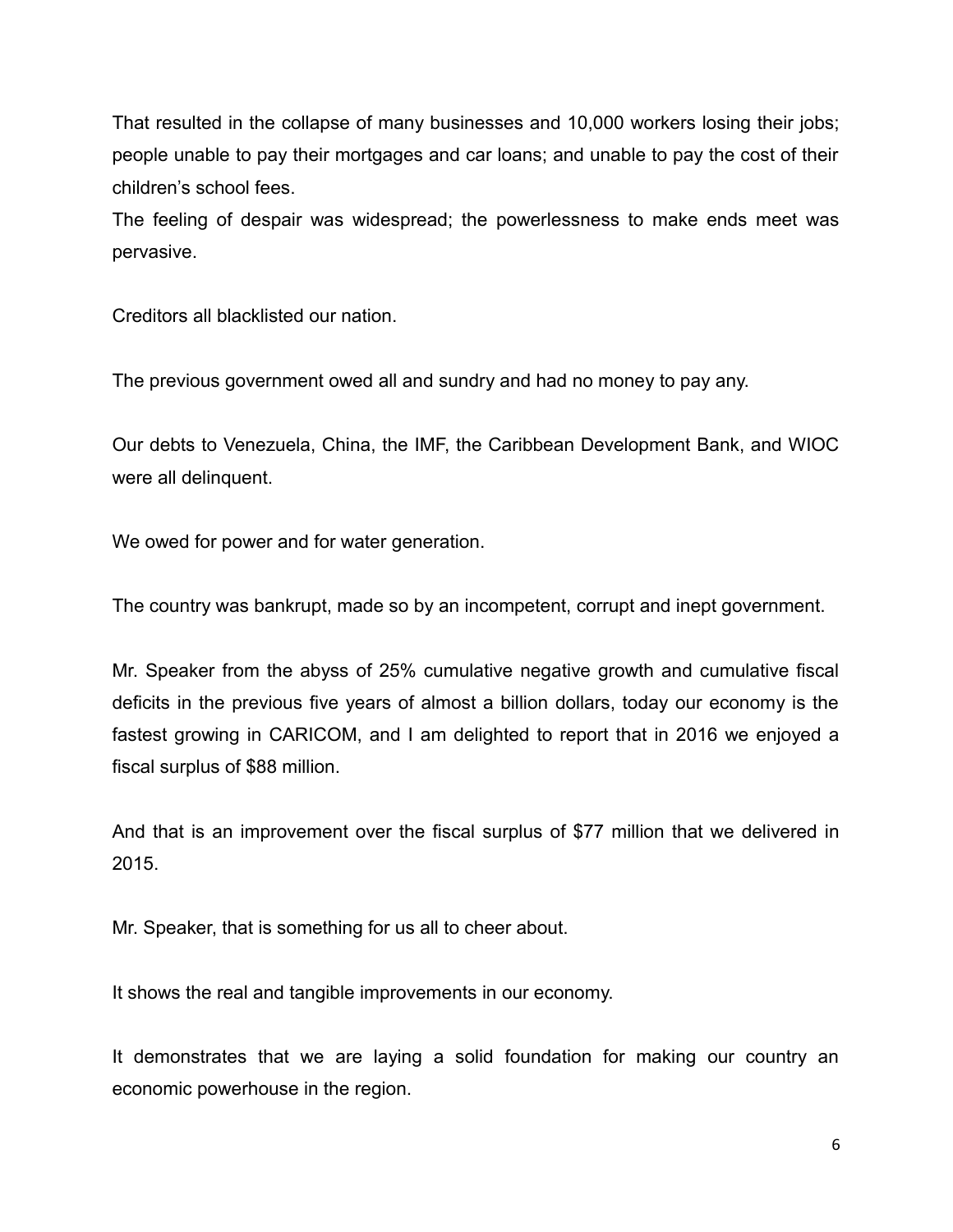That is the path we followed over the past two and half years.

It has given us one of the fastest growing economies in the world.

And that is the path we will follow in the years ahead.

In this Budget period, we redouble our efforts to give to this generation and the next the real prospect of a bright future.

Reducing poverty and inequality are very important features of our successful and sustainable growth programme.

I remind all of us of the desperate circumstances in which our people eked out a living under the previous administration, Mr. Speaker, because I am aware of how easy it is in the current better times to forget the adversity this nation suffered.

While the leader and the spokespersons of the failed UPP now niggle on the side-lines, making demands about the policies and positions this evidently successful government should take, it is prudent that we all recall the damage they did to our nation as a whole.

They didn't have a clue while in their prime, and they don't have a clue now in their twilight years. Their *modus operandi* is one of indolence and mischief.

Those who cannot remember the past are condemned to repeat it.

It is vital that this nation not forget the incompetence, maladministration and bad policies of the previous administration that drove our country into the sad state of affairs.

# **DRIVERS OF GROWTH**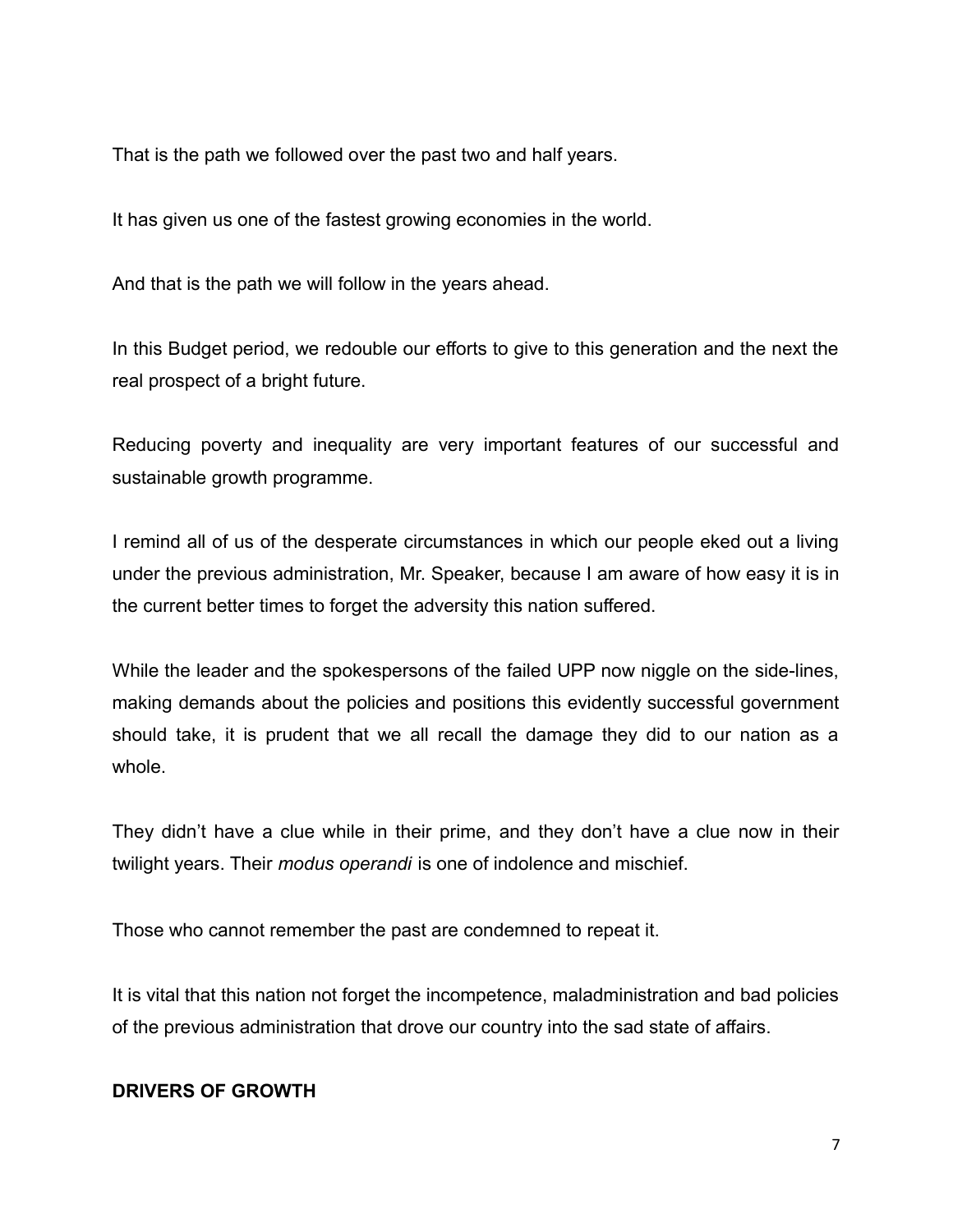It is also important, Mr. Speaker, that we reflect on the ingredients that have brought about the change for good in our economy.

There were three principal contributors to growth in 2016 – all arising from my government's policies.

These were: construction whose value-added rose by 12% to \$274 million; the hotel and restaurant sector that increased by 6% to \$408 million and the wholesale and retail sector that expanded by 8% to \$402 million.

This Honourable House will recall my government's pledge to build homes for the people of our country, recognising that home ownership and better quality housing were weaknesses in our human development.

To address this problem, we established the National Housing and Urban Renewal Company Limited in 2014 with the specific mandate to provide good quality, affordable housing to all, and to construct and renovate government buildings.

National Housing has over \$120 million in assets a feat achieved without financing from tax resources.

I am pleased to report that by the end of 2016, the company had on-going housing projects at Dredge Bay, Denfields (Cooks Extension), Paynters and Lightfoot.

The housing projects include two, three and four bedroom houses.

At Dredge Bay, forty-eight houses have been constructed in Bay Street, Villa.

The houses there are 98 to 100% completed.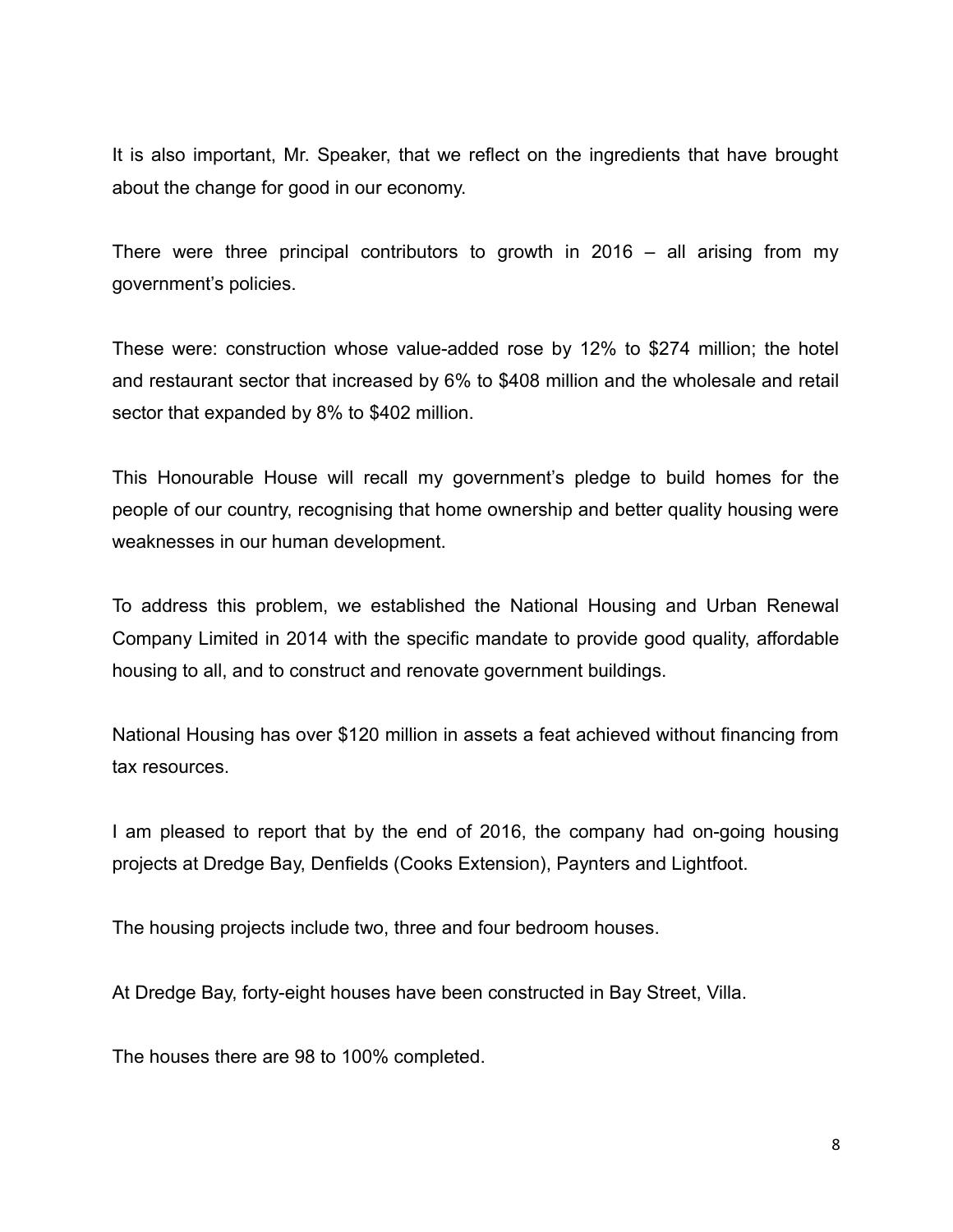Present work at the site includes fencing of each property, completing the central sewage system and installing electricity, water and roadways.

At the Paynters site, there will be one hundred and sixty houses with sixty houses already under construction.

At Denfields (Cooks Extension), a total of one hundred and forty-eight houses are to be constructed with 45 houses already under construction.

It is anticipated that some thirty houses will be built at Lightfoot. At present, preparatory work has begun, including grading of the site. Actual construction of the houses is scheduled to begin by the third quarter of 2017. We will also build a number of homes in Barbuda.

In addition, our government's social housing project will commence later this year at Booby Alley in the Point and will subsequently be expanded to include Grays Farm, Green Bay, Perry Bay and Ottos.

The social housing programme will be heavily subsidized and will target the poor and vulnerable in poor communities.

The housing programme will be augmented with increased availability of affordable housing plots, and supporting tax concessions on building material, furnishings and fixtures for first time home owners.

These housing lots will be retailed for \$5.00 per foot to include infrastructural costs.

My government will also make larger development plots available at \$3.00 per square foot, to promote increased entrepreneurship in building a stakeholder society.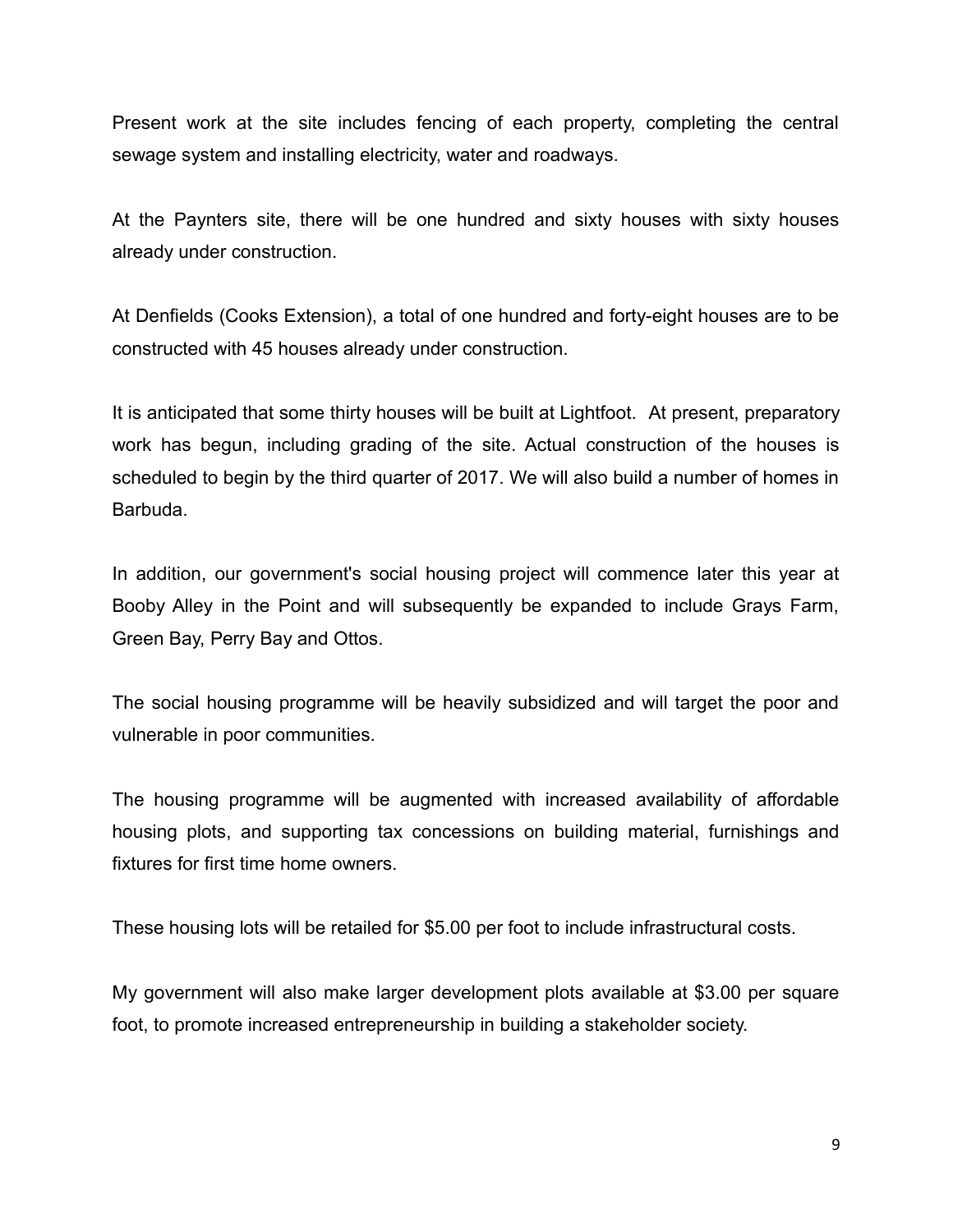In addition, several senior citizen recreational facilities will be constructed across the island in promotion of good health and wellness.

No one will be left behind.

Mr. Speaker, my government is fulfilling its pledge to build houses for the people of our country, and, at the same time, a significant contribution is being made to growth and development of our economy as is evident from our impressive performance in 2016.

Mr. Speaker, my government made promises to the people, and we are keeping those promises.

You can believe in the integrity of our words and the reliability of our actions.

It is as well, that I remind our nation that the previous UPP government not only made promises they did not keep; they deceptively imposed policies for which they had no mandate.

This included imposing personal income tax - with all its hardships - on the working people.

In 2016, in fulfilment of our pledge, my government once again abolished personal income tax.

The UPP said it could not be done, we said it could be done, and we did it.

This government, Mr. Speaker, is not a 'Can't do' government; we are a 'Can Do', 'Aredoing', and 'Will-do' government.

We know that the best way we can help working class people, is to help them to save and invest. To increase their disposable income, to empower workers to spend on the things they need and that help them in the enjoyment of their lives.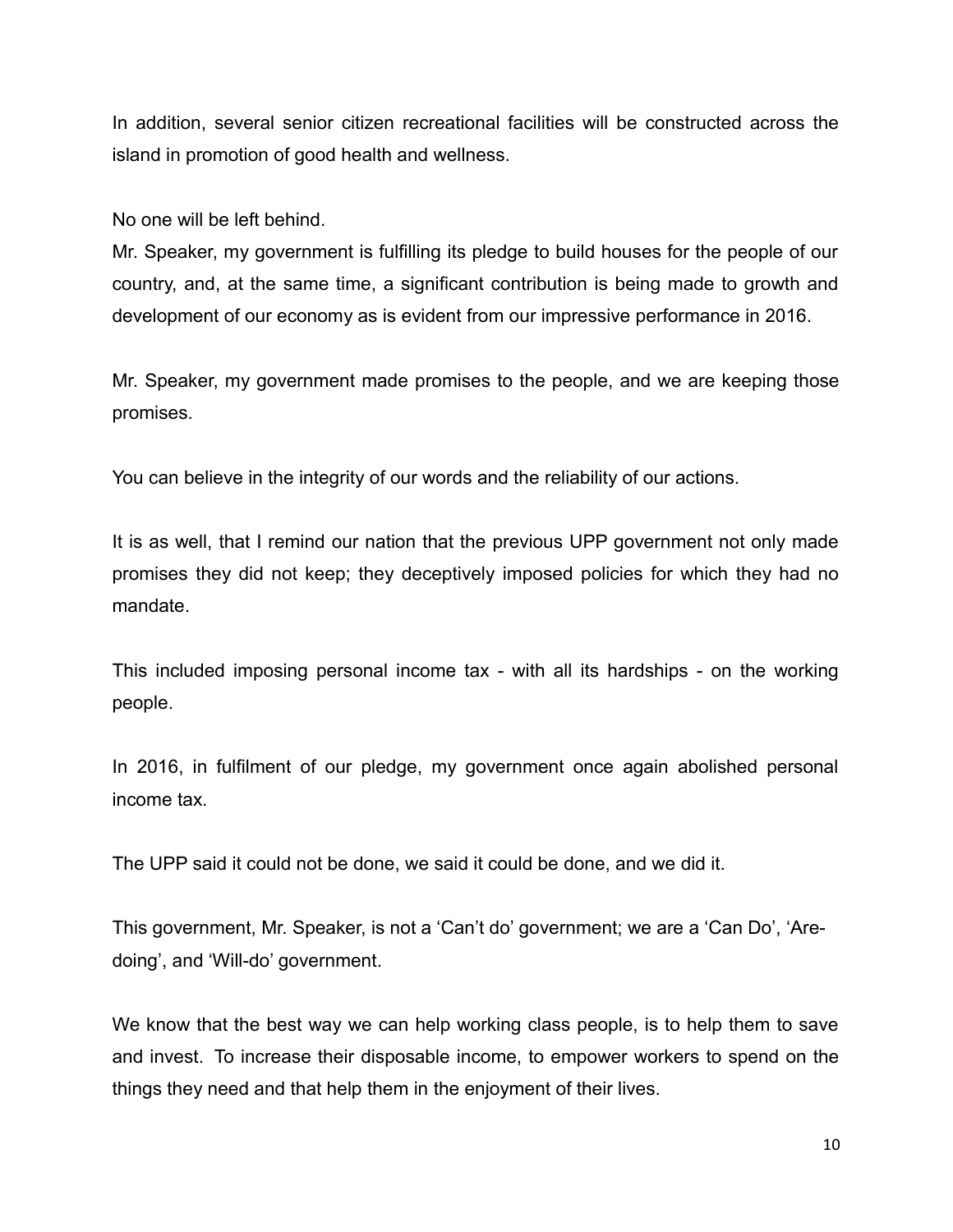Part of the consequence of that policy, is the increase we witnessed last year in the growth of the value-added in the wholesale and retail sector.

Mr. Speaker, I draw attention to three other factors that demonstrate both the benefits of abolishing personal income tax, and the outstanding economic performance in 2016.

First, revenue from the ABST is expected to increase by 11% from \$232 million in 2015 to \$258 million in 2016.

Further, the actual performance of the ABST for 2016 is 9% or \$21 million above what was projected in Budget 2016.

This growth in revenue from the ABST is indicative of improved economic activity over the past twelve months, resulting in part, from people having more money in their pockets to spend on the goods and services they want.

A second factor is the strong performance of revenue from Stamp Duties.

Based on the preliminary estimates for 2016, Stamp Duties should generate revenue of \$43 million, which is 26% above the \$34 million collected in 2015.

The third factor is revenue from consumption tax which grew by 13% from \$64 million in 2015 to reach \$72 million in 2016.

Further Consumption Tax revenue collected in 2016 is \$12 million greater than the amount projected in Budget 2016.

Import Duty is also projected to yield \$87 million in 2016, a 6 % increase over 2015.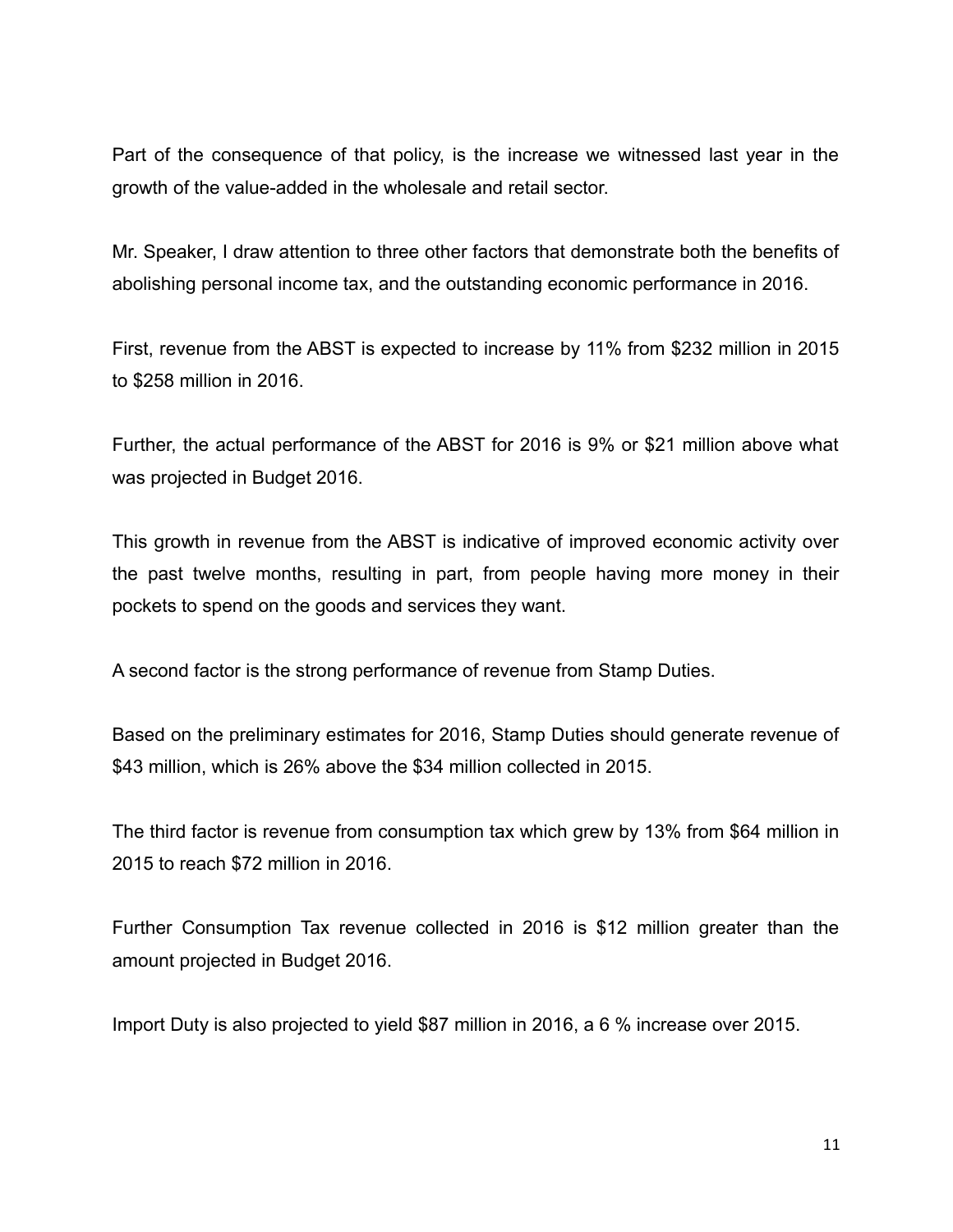All of this, Mr. Speaker, underscores confidence in the economy by the business community and improved prospects for the nation as a whole.

These figures speak for themselves.

And, what they tell is a story of improvement, development and advancement.

Mr. Speaker, the hotel and restaurant sector also benefitted from the greater disposable income available to our people from the abolition of personal income tax.

But, the greatest contributor to this sector was my government's enhanced policy on tourism, which had steadily declined under the dead-hand of the UPP regime.

Apart from the considerable sums the government devoted to the promotion and marketing of our country in the global market place, we spent \$81 million in 2016 to dredge St. John's harbour and to renovate and extend the Heritage Quay Pier.

We will all recall, with profound pleasure and satisfaction, the first sight of a Quantum Class cruise ship, *The Anthem of the Seas*, as it docked at our shore, discharging close to 5,000 passengers.

I should add, Mr. Speaker, that my government also contributed to the renovation and expansion of several hotel properties in 2016, including Pineapple, Verandah, St. James' Club, Hawksbill, Non-Such Bay, Mill Reef Club and several apartment condominium buildings in English Harbour through various concessions and incentives.

My government also provided Jolly Beach Resort concessions to facilitate its refurbishment and issued a guarantee of \$8 million to Elite Resorts, to continue operating Jolly Beach as a going concern to avert its closure and the attendant job losses.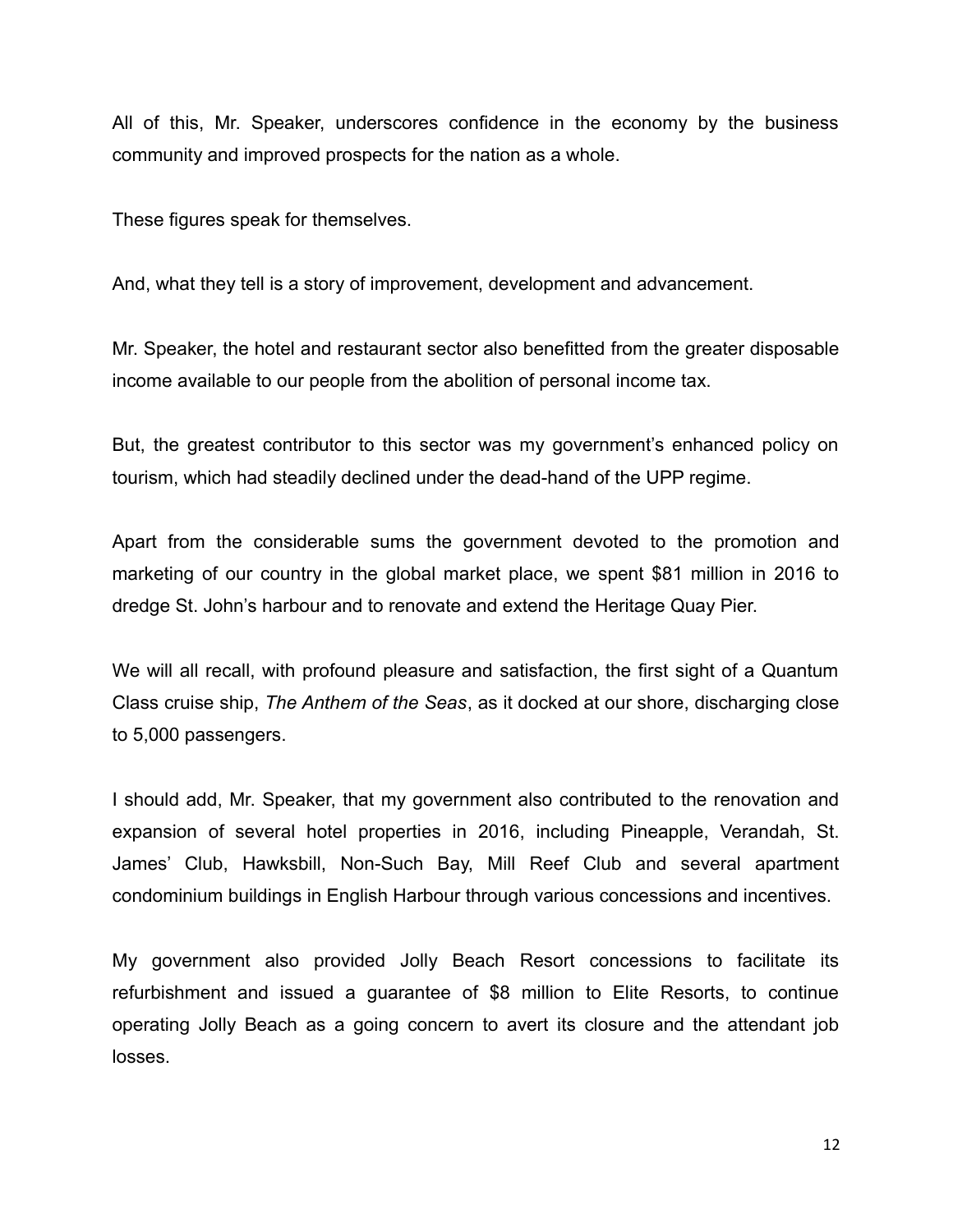# **MACROECONOMIC PERFORMANCE**

Two and half years ago, Antigua and Barbuda was rated as one of the worst economies in the region.

Today, Antigua and Barbuda is among the best.

That is what this Government's economic plan has been all about.

That is what our work has been all about.

We want only the best for Antigua and Barbuda, and every person who is nurtured by this land.

But, I have to say, Mr. Speaker, that our economy would have been much farther ahead by now, were it not for the huge debt crisis that my government inherited from the UPP.

We would also have been much further ahead if we were not compelled to manage the banking sector disaster that the UPP also left us.

We dealt with the huge debt overhang to save the economy from bankruptcy.

We did so in two ways.

We cleared arrears and paid down debt owed to several entities including, West Indies Oil Company, Sembcorp and Antigua Power Company (APC).

And, as I indicated earlier, we converted fiscal deficits into surpluses in 2015 and again in 2016.

Those surpluses allowed us to use revenues to pay debt.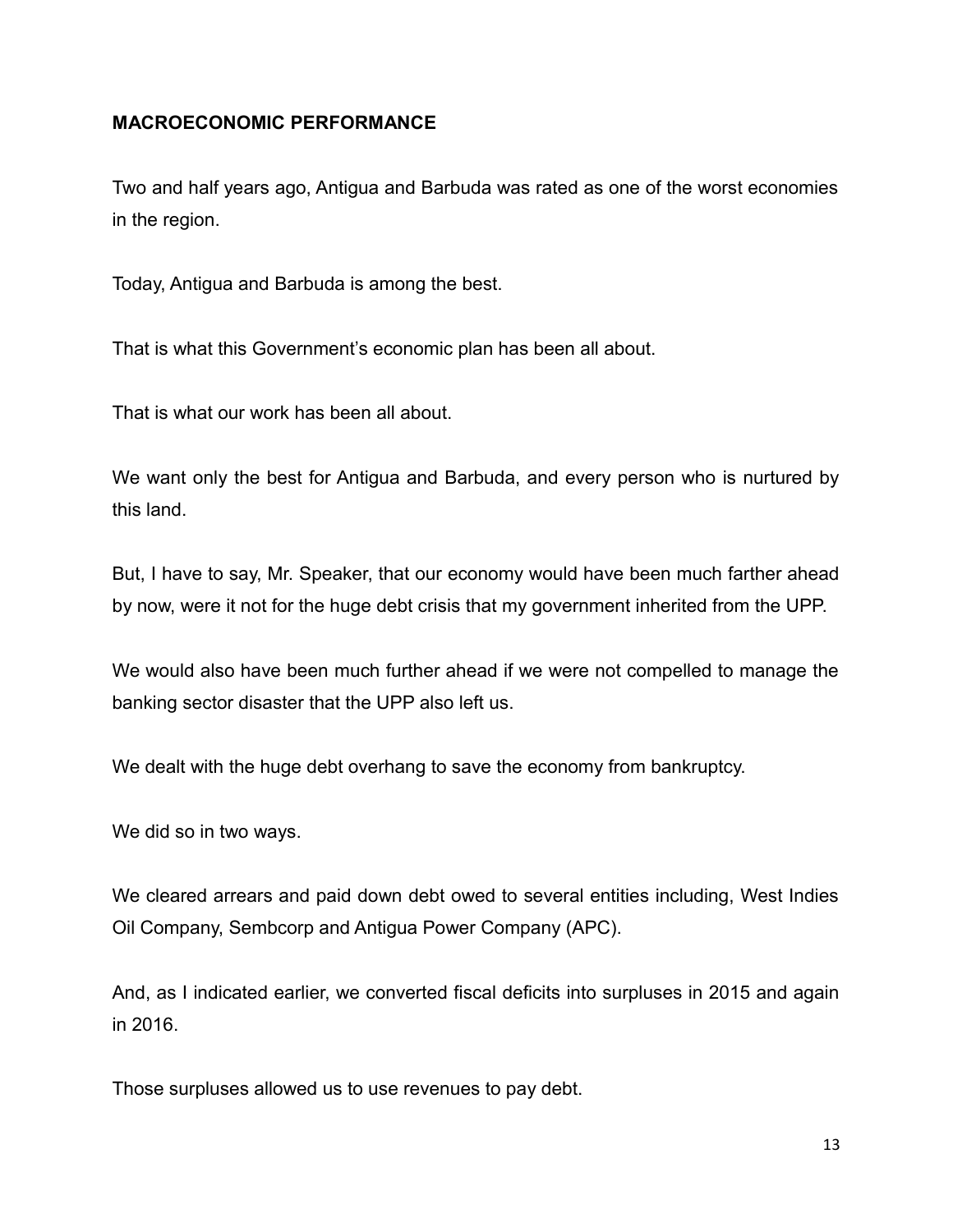This is evidenced by the reduction in the debt stock from \$3.1 billion in 2014 to \$2.9 billion in 2016.

At the end of 2016, the Debt to GDP ratio is estimated to be 76 %, down from 102% when we took office.

This key macroeconomic indicator is projected to decline further to 74% by the end of 2017.

But, I should make the point, Mr. Speaker, that if we did not have this huge debt we inherited, the money that is now being sucked out of our surpluses to pay debt, would have been used to take our country further along the path to economic prosperity.

Mr. Speaker, I draw attention to a specific debt settlement that had grave implications for the people of Antigua and Barbuda both in terms of burdensome cost and the supply of electricity.

My government successfully negotiated a settlement to the Power Plant dispute – a problem created by the UPP government and then, like everything else, left the country with a huge debt due to the judgement of the Privy Council.

It is a debt of \$221 million in compensation, that this nation would have struggled to pay, and could only have managed at the expense of spending on health, education and other social welfare sectors.

A creative and innovative solution of using a Power Purchase Agreement, saved APUA and the people of our country significant sums of money that can now be used for social and economic advancement.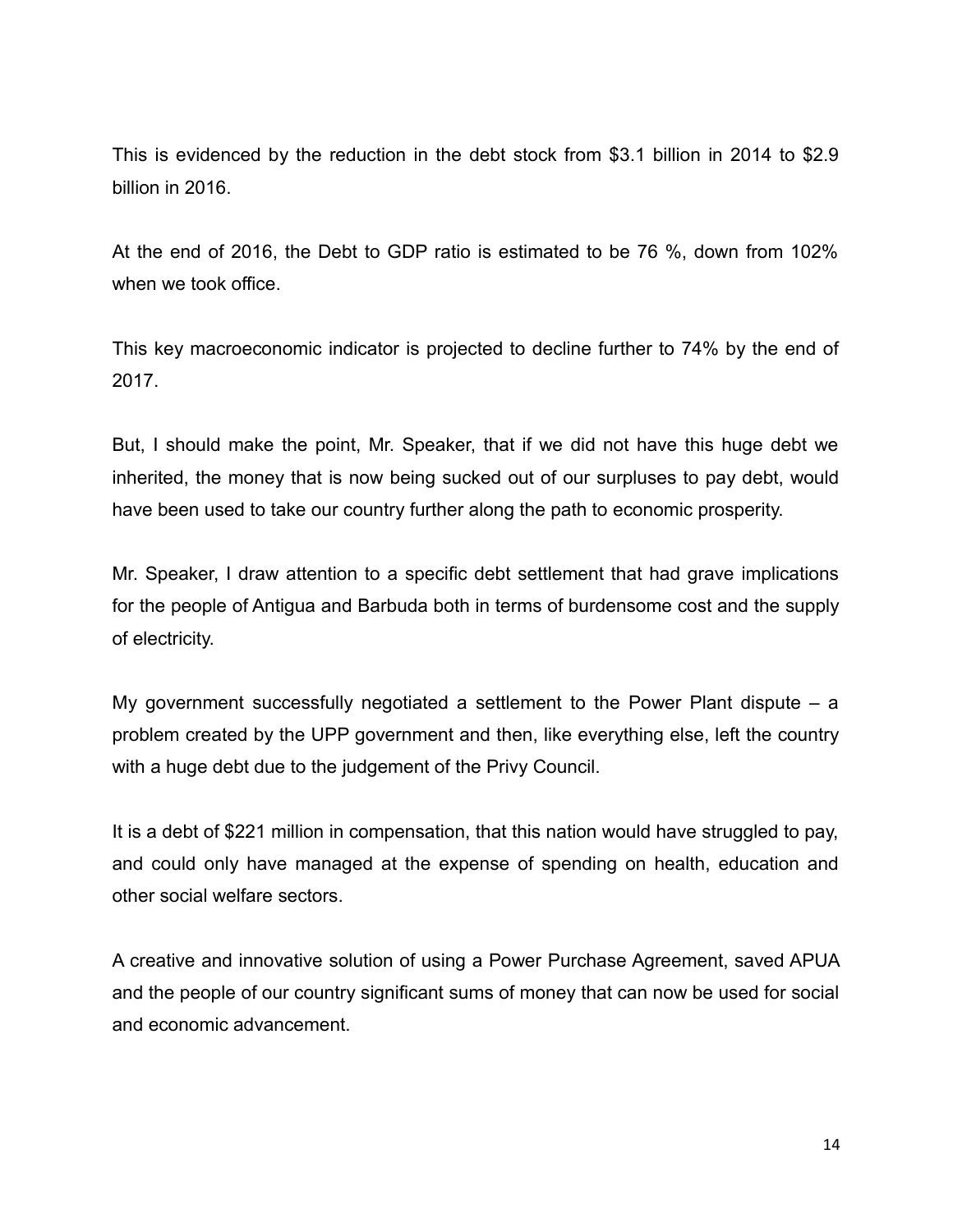Further, the cost of energy was negotiated downwards. Consequently, APUA will now be able to return to a profitable path and service all its debts, relieving central government of that responsibility.

This is what good and responsible government is about, Mr. Speaker.

It is not about bad policy judgements; reckless borrowing, pervasive corruption and a failure to plan to meet obligations.

That was the UPP way.

But, no way is it or will it ever be the Labour Party's way.

Mr. Speaker, any objective assessment of this government's performance must be that we saved the nation from bankruptcy and pulled it back from the brink of economic collapse on which it hung dangerously when we came into office just two and half years ago.

In and of itself, that was a huge accomplishment that ought not to be taken for granted.

Let me make a further point.

When we came into office public servants were being paid late; so too were pensioners.

This government has managed to pay both workers and pensioners in a prompt manner, even as we pay down debt that the UPP created and then neglected.

But, the size of the debt and the interest payments that have to be made eat into our cash flow even with the surpluses that we now generate.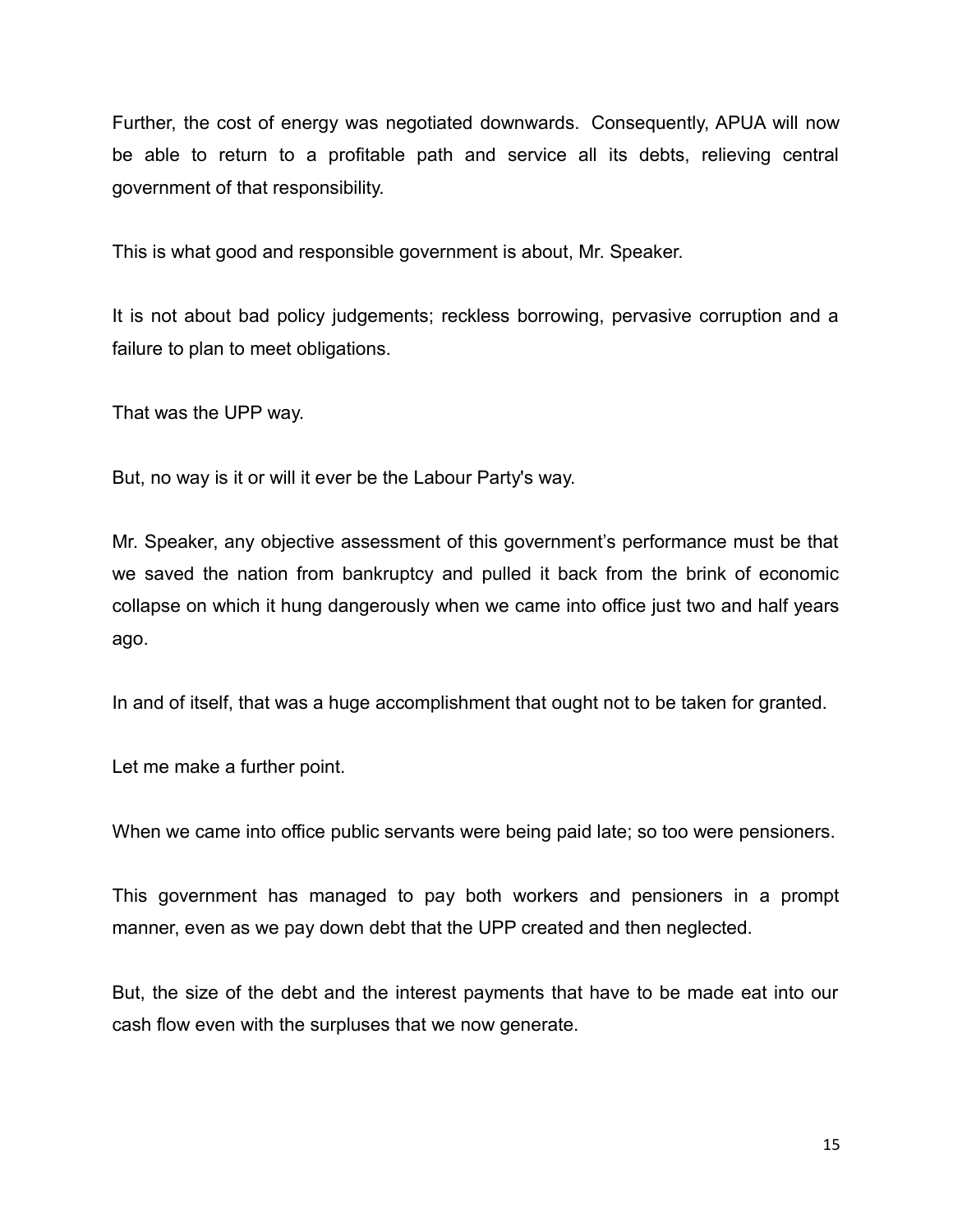It is a further credit to this government's ingenuity and management that we have kept the economy solvent; paid down debt; paid workers and pensioners; reduced the cost of living; and continued to grow the economy.

That, Mr. Speaker, is good government.

It is competent management.

It is responsible stewardship of the nation's affairs in the people's interest.

# **FINANCIAL SECTOR STABILITY**

Mr. Speaker we also dealt with the ABI Bank disaster to save the money of depositors who, otherwise, would have lost their savings; in many cases, they would have lost their life-savings.

In any event, the effect on our banking system and on the economy as a whole would have been catastrophic.

To recount the situation, Mr. Speaker, on  $27<sup>th</sup>$  November 2015, ABI Bank Ltd, once one of the largest indigenous banks in Antigua and Barbuda, was placed in receivership.

Prior to that, from 22<sup>nd</sup> July 2011, the Eastern Caribbean Central Bank had exercised its special emergency powers to intervene in the Bank because it faced serious liquidity and solvency issues and did not have sufficient assets to pay its liabilities.

Also on  $27<sup>th</sup>$  November 2015, the Eastern Caribbean Amalgamated Bank (ECAB) purchased some of the Assets and assumed deposit Liabilities up to \$500,000 per depositor from ABI Bank Ltd (In Receivership).

The remaining Assets and Liabilities of ABI Bank Ltd are being managed by the Receiver.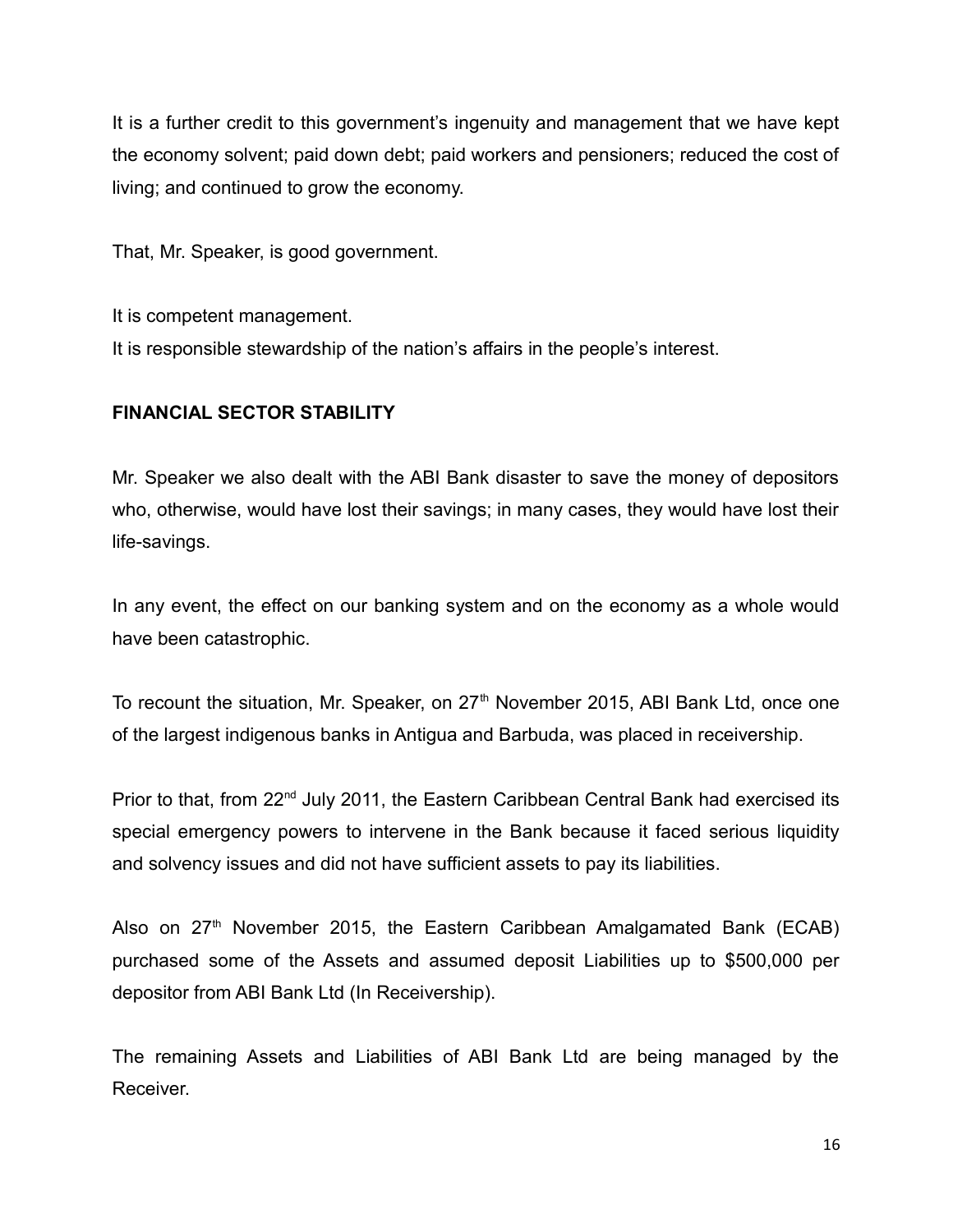However, it was evident that ABI Bank Ltd in Receivership did not have sufficient assets to repay all the ABI Bank Ltd depositors with balances over \$500,000 whose accounts remained with the ABI Receiver.

Therefore, in the interest of those depositors and to safeguard their families and their businesses, my Government decided to offer a benefit to those with balances in excess of \$500,000 equivalent to what they would have received had the Bank not been placed in receivership.

This was also done to protect and safeguard the stability of the banking system in Antigua and Barbuda and in the Eastern Caribbean Currency Union as a whole.

I make the point, Mr. Speaker, that in the run-up to the 2014 general elections, this calamity was already formed into a perfect storm.

But it was a storm for which the UPP administration had made no preparation.

Let me emphasize that the UPP government had no resolution plan after three years and was actively contemplating liquidation without any deposit protection.

It was already battering the doors of government as my party approached the doorstep.

Unlike our predecessors, we moved proactively to deal with it in the interest of all.

A Depositor Protection Trust (DPT) was established and operationalized on April 14<sup>th</sup> 2016 when a Trust Deed was registered to record a benefit by law for each depositor.

As part of the Trust Deed, the Government issued a Bond for \$157 million at an interest rate of 2 % per annum to the Depositor Protection Trust.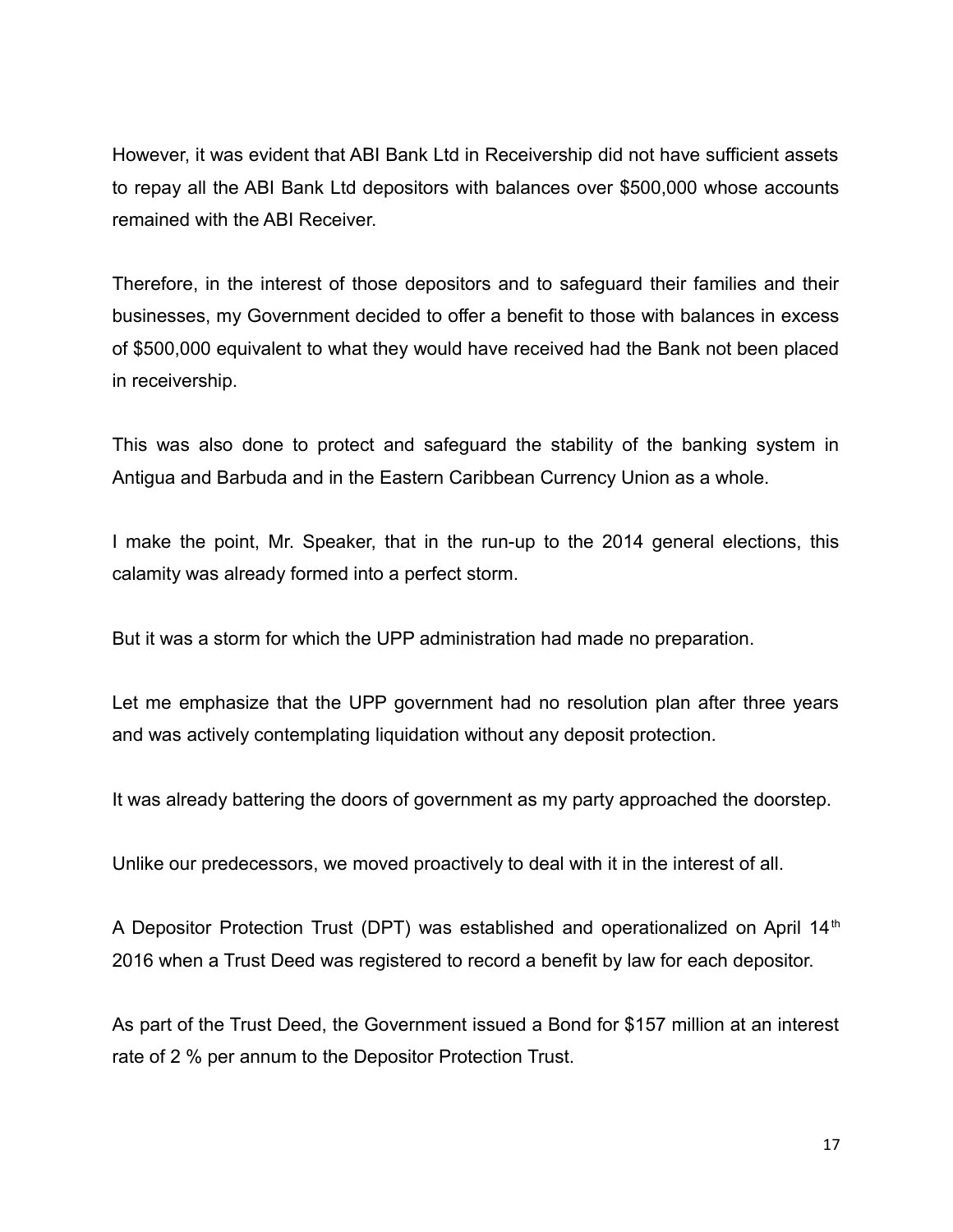The Government will make semi-annual Bond payments to the Depositor Protection Trust.

The first payment of \$17.3 million was made to the Trust on  $23<sup>rd</sup>$  May 2016 to pay the beneficiaries of the DPT.

On 28<sup>th</sup> October, the Government made a second payment to the DPT of \$1.4 million to cover interest payments.

The DPT made the second payment to beneficiaries on 30<sup>th</sup> November 2016.

Of the seventy-five eligible individuals and entities that had balances with the ABI Bank in Receivership, fifty-six have already signed up as DPT beneficiaries and received both payments.

To date, Mr. Speaker, the Government has paid \$18.7 million to the DPT, and we will continue to do so until the amounts owed to the affected depositors by ABI Bank (In Receivership) are fully paid.

My government also proactively and strategically invested \$30 million in Caribbean Union Bank to further strengthen the indigenous banking sector.

But, Mr. Speaker, it should be clear for all to see, that had this government not inherited this calamity from the previous administration that did absolutely nothing to resolve it, we would have had millions more to spend on improving the lives of our people.

So, when judgements are being made about the performance of this government over the last two and half years, it should be recalled – particularly by the UPP representatives themselves – that much creative effort, effective management and actual cash had to be spent on cauterizing this running sore in our banking system left to fester by the UPP.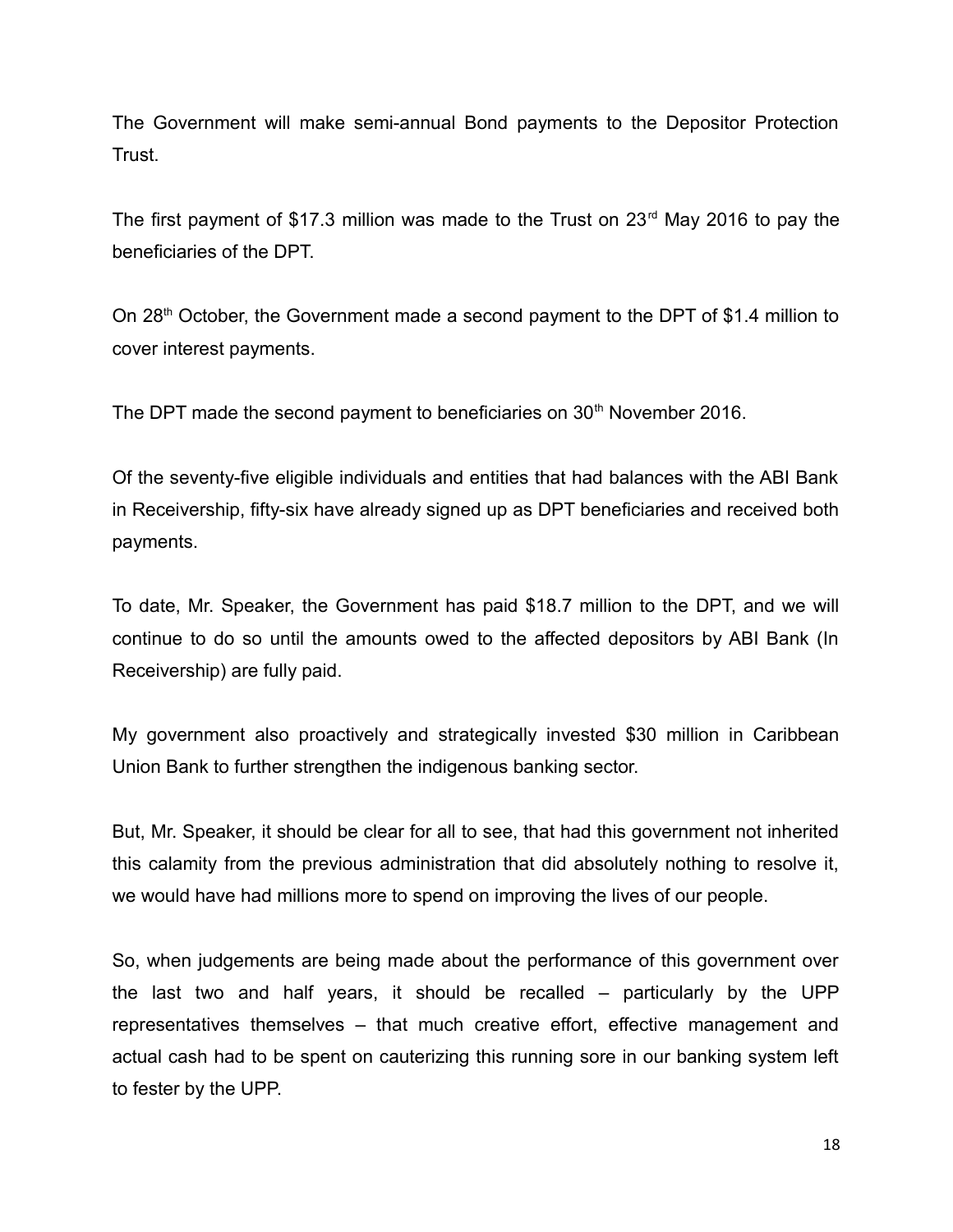One of the ways in which these monies could have been spent is in paying increased salaries and wages to our public servants.

And, Mr. Speaker, at this point, I make a few remarks about support for our public servants.

My Government is cognizant that public sector workers have had to shoulder a disproportionate share of the burden associated with the economic and financial downturn that has affected the country over the past several years.

This is most starkly evidenced by the fact that the majority of public servants have not had an increase in pay since 2008.

Although the demands on cleaning-up the UPP mess do not allow the Government to immediately address an increase in pay, the Government's Negotiating Team will be reconstituted in 2017.

This team will be tasked with the responsibility of commencing discussions with the bargaining agents for the various segments of the public service to arrive at a satisfactory and fiscally sustainable way forward.

In addition, the Government will commission a review of the segments of the public service that have not yet been reclassified.

The purpose of this review is to determine the appropriate salary scales for the relevant agencies and departments.

While this is ongoing, the Government pledges to continue to provide its support to public servants through a number of initiatives.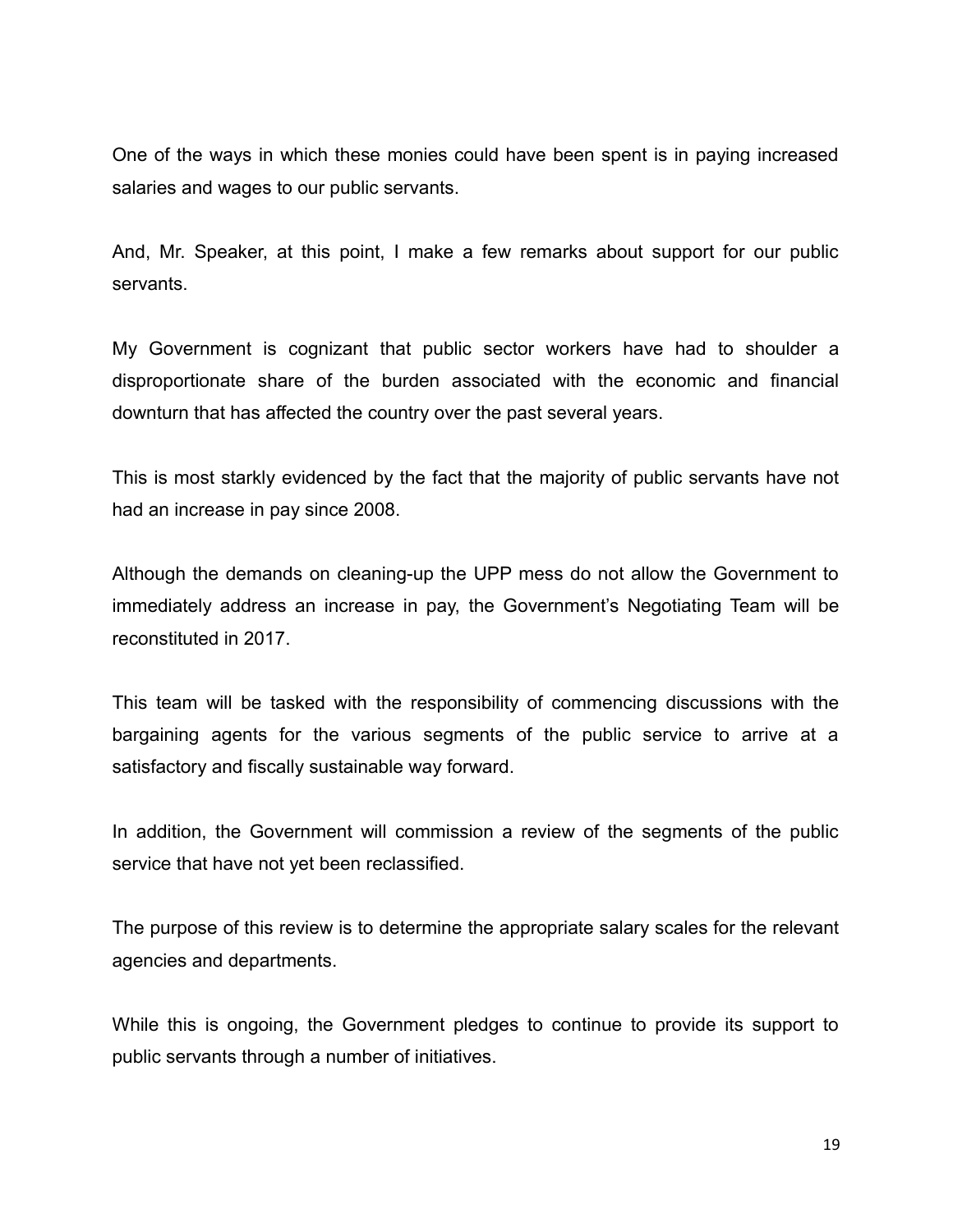These include but are not limited to, earmarking a proportion of the houses constructed by the National Housing and Urban Renewal Company for public servants and providing duty-free concessions on building materials for public servants who intend to construct homes or undertake major home renovations.

Additionally, public servants who acquire homes through National Housing will be given a grant of \$10,000 to assist with their equity contribution.

Further, as an added support for public servants, the Government will make it easier for all those public servants who are travelling officers and are desirous of purchasing a vehicle to do so by waiving both the import duty and the RRC on vehicles.

An employee incentive programme will be introduced in 2017, to reward high performers in the public sector, as we seek to build a culture of excellence, supported by increased productivity and service quality.

# **STRATEGIC INTERVENTIONS IN 2016**

Mr. Speaker, before I leave our performance in 2016, I repeat a statement I made in my New Year's message to the people of Antigua and Barbuda about our statutory corporations.

The turn-around in several of our statutory corporations is remarkable and noteworthy, driven by improved management, an end to waste and corruption, and best business practices.

Antigua Port Authority, without increasing fees, will turn a profit of a few million dollars; it is no longer reliant exclusively on a \$10 million bank overdraft to fund its operations.

This contrasts with persistent and successive losses between 2009 and 2014 amounting to a cumulative \$35 million.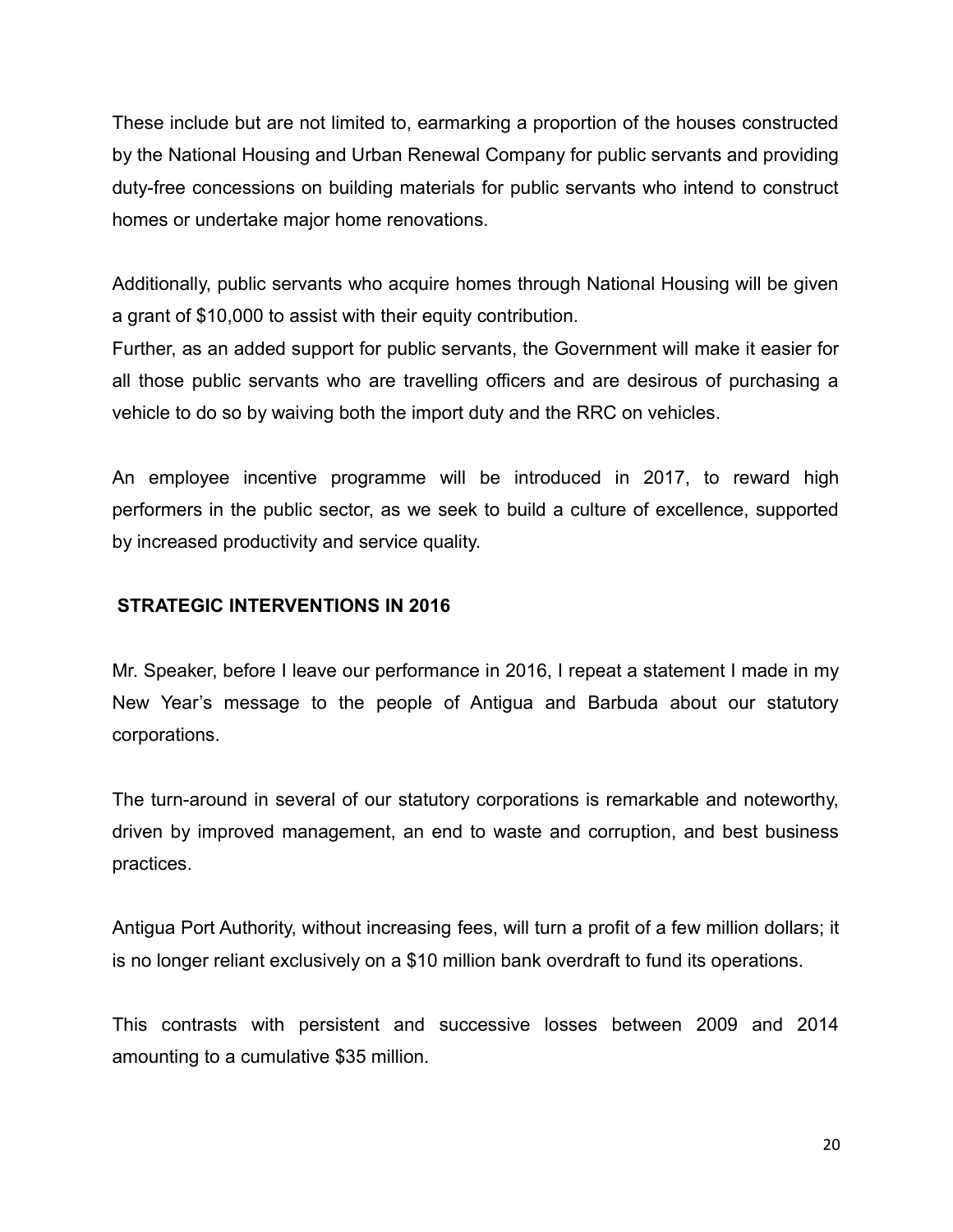The Transport Board, which previously lost money is now turning a profit.

State Insurance Corporation turned a profit of approximately \$13 million in 2016, so much so, that it was able to pay in excess of \$9 million in dividends to the government.

The nation would recall, the attempt by the UPP to dispose of this crown jewel for a mess of pottage.

Thanks to a vigilant ABLP, we succeeded through protest action to scuttle the sale of State Insurance Corporation.

WIOC is expected to show a year-end profit for 2016 of approximately \$18 million and will make another dividend payment to the government by April 2017, exceeding the sum of \$5.5 million paid in December.

WIOC also paid \$8 million in corporation taxes in 2016.

In 2016, Caribbean Union Bank which is majority owned by the Government and people of Antigua and Barbuda, for the first time since incorporation, turned a nominal profit.

The profitability of the bank is expected to increase exponentially as it introduces a variety of new products in 2017.

I am confident that the Board of CUB would actively develop banking products, including mortgage products with favorable terms.

We have been advised that the services of the Bank will be augmented with the addition of several drive-through tellers at strategic points throughout the island, for greater customer convenience.

CUB is expected to offer safe, secured, convenient and responsive banking.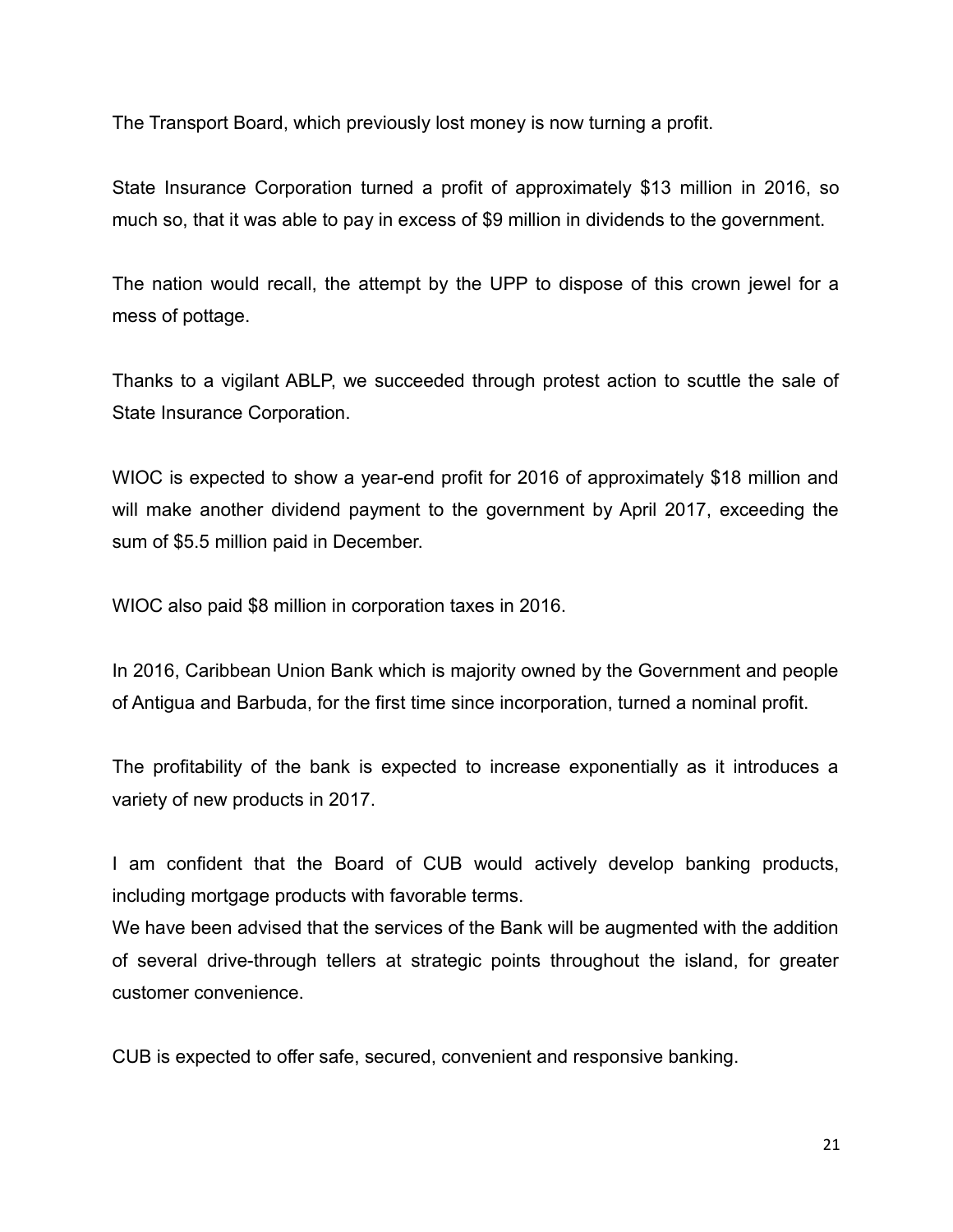We expect them to offer banking at its best.

# **PURSUING OUR DEVELOPMENT STRATEGY**

The successes with these private enterprises and the benefits to the people vindicate and validate our economic paradigm of entrepreneurial socialism.

Entrepreneurial Socialism is a hybrid model that takes the best of capitalism and socialism in the promotion of public private partnerships. It is equitable in its distribution and more egalitarian in its development.

It socializes supernormal profits for the benefit of the masses without destroying the incentive for entrepreneurs to flourish.

It also promotes free trade, with outward looking policies to aggressively promote investment and trade.

In pursuance of this exciting tailor-made economic model and to scale up public-private sector investments; my government has incorporated the National Asset Management Company Ltd. (NAMCO)

In addition to scaling up investments, the objective is to close the inequality gap and to reduce poverty through job creation and entrepreneurship.

In 2017, NAMCO will be capitalized to the tune of \$70 million. The proceeds will be invested in several revenue generating projects to include the Valley Church Beach Resort and the unfinished car park on Independence Drive.

By any measure, to achieve so much has been a phenomenal task particularly given the necessity to rescue the country from the economic and financial quagmire that the UPP administration left behind.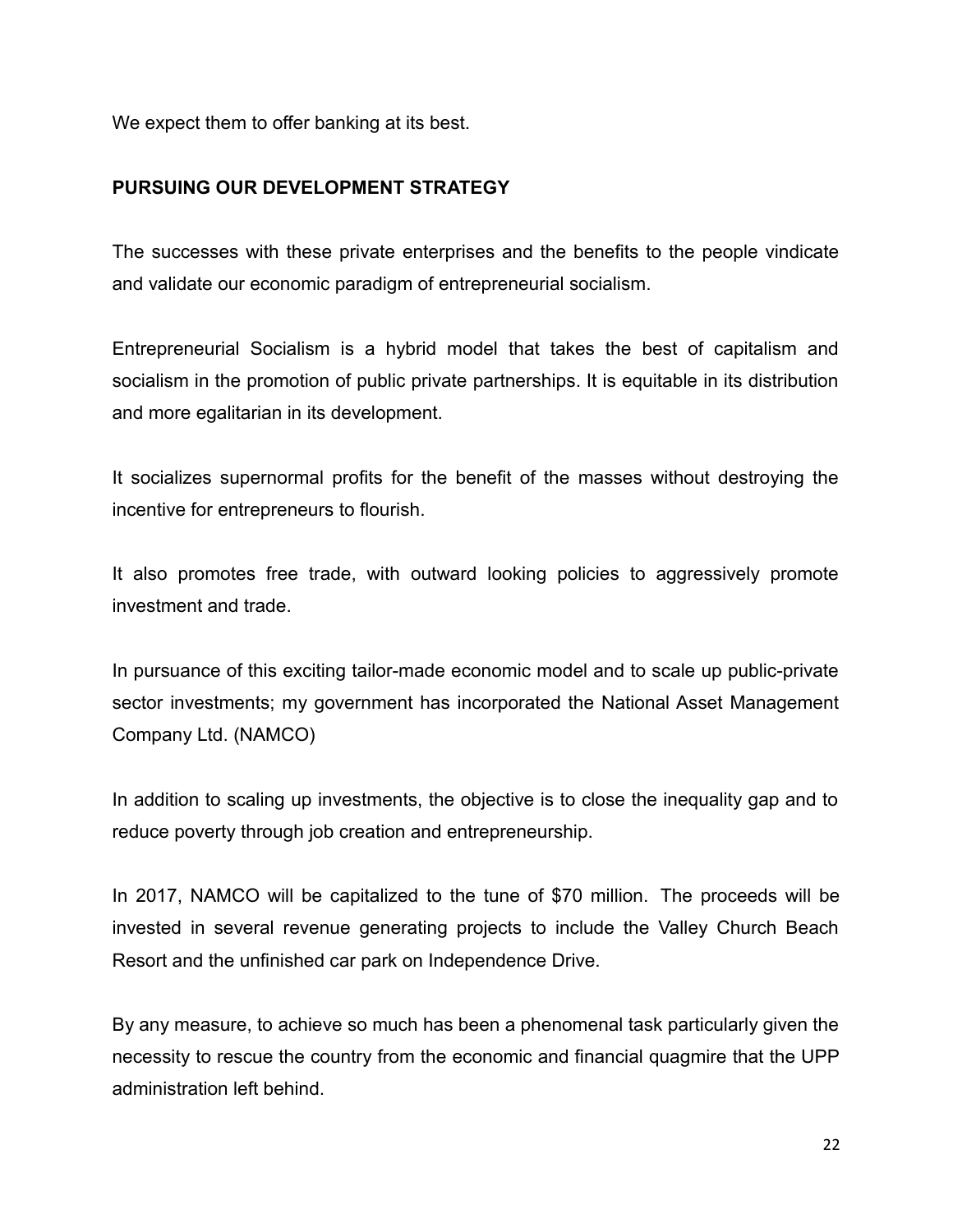# **Development Plans**

Mr. Speaker, I turn now to the future and my Government's development plans.

In the interest of time, I will now highlight the main points for this Honourable House.

My Government is working to secure a significantly better quality of life for our citizens and residents.

In November 2015, the Cabinet approved a Medium Term Development Strategy for the period 2016 to 2020.

One of the priorities of the Strategy is to build infrastructure that will enable us to become the economic powerhouse of the region.

This requires a complete and comprehensive upgrade of the nation's infrastructure.

Thus, we will focus on our air and sea ports, our road network, and our broadband and utilities infrastructure both in Antigua and in Barbuda.

# **Sea Port**

The Government has successfully accessed \$235 million from the China Exim Bank for the Port Development Project at the Deep Water Harbour.

On its completion, the new, modern, state-of-the art port facilities will ensure that Antigua is established as a primary location for marine transportation and logistical services, for the wider Caribbean.

This project will produce employment in its construction phase and, in the longer term, it will deliver new occupational and career paths, particularly for our young people.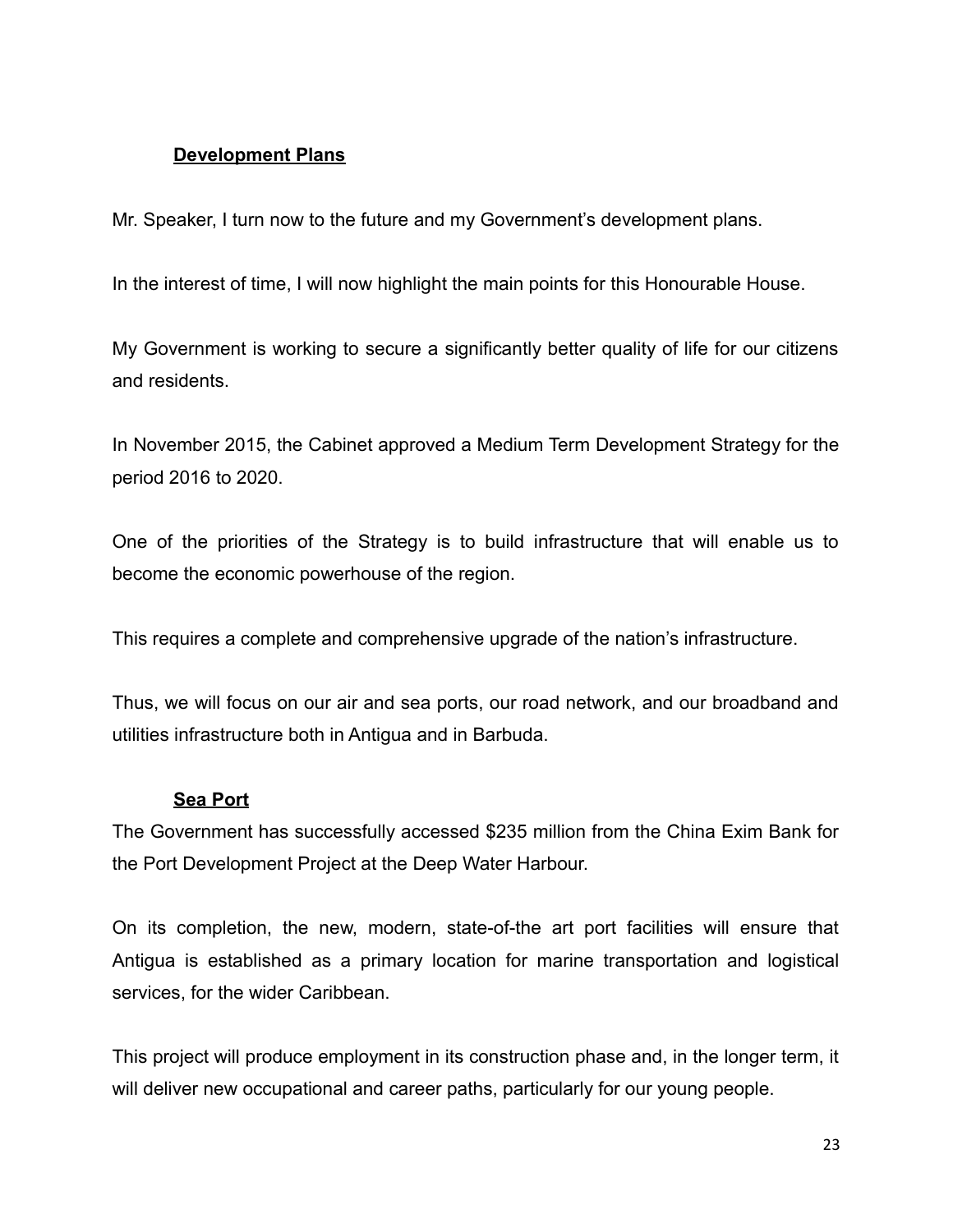#### **Roads**

Another priority, Mr. Speaker, is road and infrastructure rehabilitation, which will be done systematically in keeping with both our development needs and the needs of each community throughout our country.

We will not be responding to the opportunistic carping of uninformed political hacks.

In this regard, my government intends to redesign and reconstruct two major roadways – the Sir George Walter Highway and Friar's Hill Road.

Other roads will also receive attention as conditions demand and finances allow.

The objective however, is to construct and resurface over 100 miles of roads in 2017.

# **Energy**

In the Energy sector, it is intended that WIOC plays an even deeper role in the progressive development of our country.

We have already seen the benefits that WIOC provides.

In 2017, WIOC will become a player in the cruise ship bunkering market, consolidating the country's attractiveness as a cruise tourism destination.

The transition of our country to renewables, as one of the most vulnerable in the world to climate change, is not an alternative, but an imperative.

By the end of 2017, my government would have invested \$100 million to transition to renewables, in building a low carbon, climate resilient economy.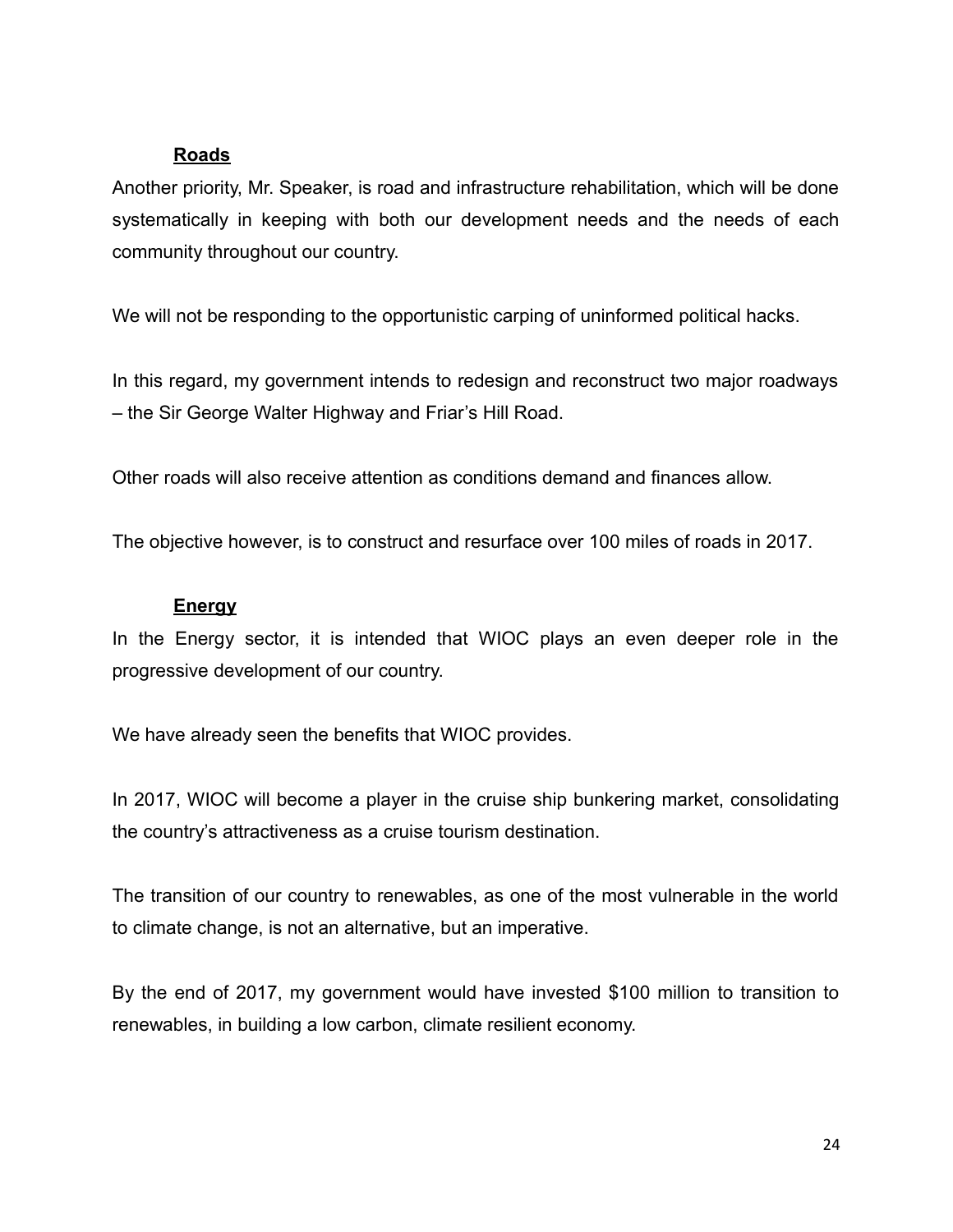In terms of renewable energy, the 10 megawatts solar energy project will begin installation at Bethesda for a 4 Megawatt plant, and also one megawatt on Barbuda.

My government has also successfully negotiated financing from the Caribbean Development Bank for a major project to transition all streetlights in Antigua and Barbuda to LED lighting.

In 2017, two thousand solar street lights will be installed in various communities across the country.

We have also negotiated a US\$15 million concessional loan, to fund a 5 Megawatt wind turbine and solar energy project, through the IRENA and the Abu Dhabi Fund for Development Facility at 2% interest over 20 years with a five-year grace period.

This project will assist in taking Government operations off the APUA fossil-fuelgenerated power system, reducing government's costs and contributing to a reduction of the nation's carbon footprint.

With respect to reducing government costs even further, we will at last eliminate that conspicuous UPP 'White Elephant' – the infamous car park.

My government has negotiated the purchase of the building from the Receivers appointed by the Government of Trinidad and Tobago.

NAMCO will complete the purchase within the next 30 days. A number of government offices will be transferred to the facility to reduce the significant monthly sums now paid in rental costs.

#### **Social Assistance Programmes**

Mr. Speaker, my government continues to focus on issues of poverty, social vulnerability and the ability of the poor to sustainably improve their livelihoods and well-being.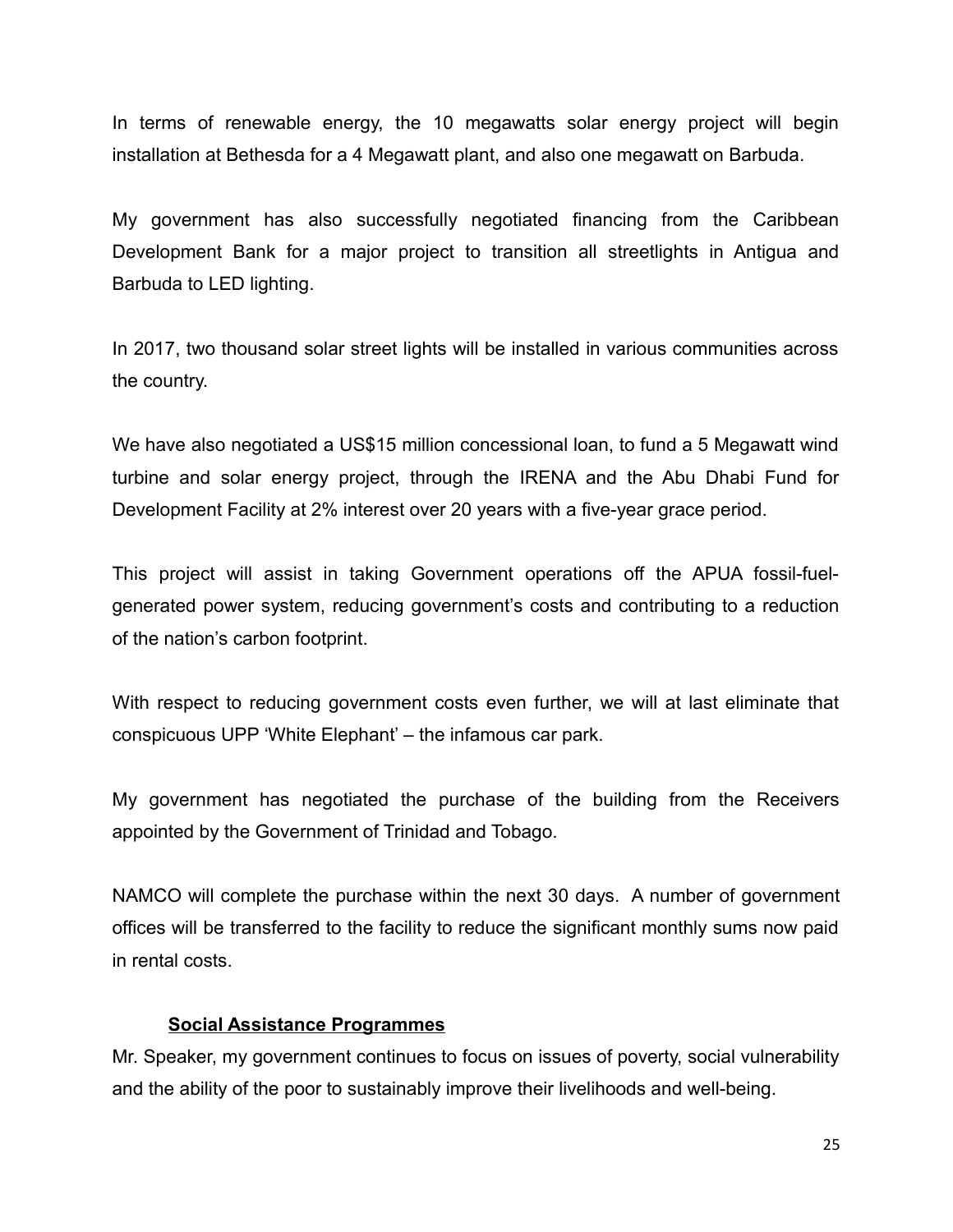Through several social assistance programmes, we will continue as a nation, to look after the well-being of those among us who cannot adequately provide for themselves.

The Board of Guardians will continue to provide assistance to clients who are unable to take care of their needs through monthly stipends to assist in the provision of necessities; we will also introduce a zero hunger programme; grants to purchase building material to facilitate home repairs for the elderly; and funeral grants.

To varying degrees, all of the projects and programmes that I have just described fit within the priorities contained in my government's Medium Term Development Strategy.

Now, in addition to the projects I have already described in this statement, I am pleased to announce other major priorities during this budgetary cycle.

#### **Other Major Priorities**

The headquarters for the Antigua Department of Marine Services and the State Insurance Corporation office buildings will be completed – both will save rental costs.

The West Indies Oil Company will continue the construction of its storage tanks and will also develop a business park on Friars Hill Road.

The Port and Airport infrastructure development in Barbuda will commence in 2017, and the logistical arrangements to make Barbuda a port of entry will be finalised;

A five-storey state-of-the-art Business Process Outsourcing office building at Woods Estate will be completed. This US\$25 million project is expected to provide over 800 jobs and boost Antigua and Barbuda's attractiveness as an International Financial Services Centre.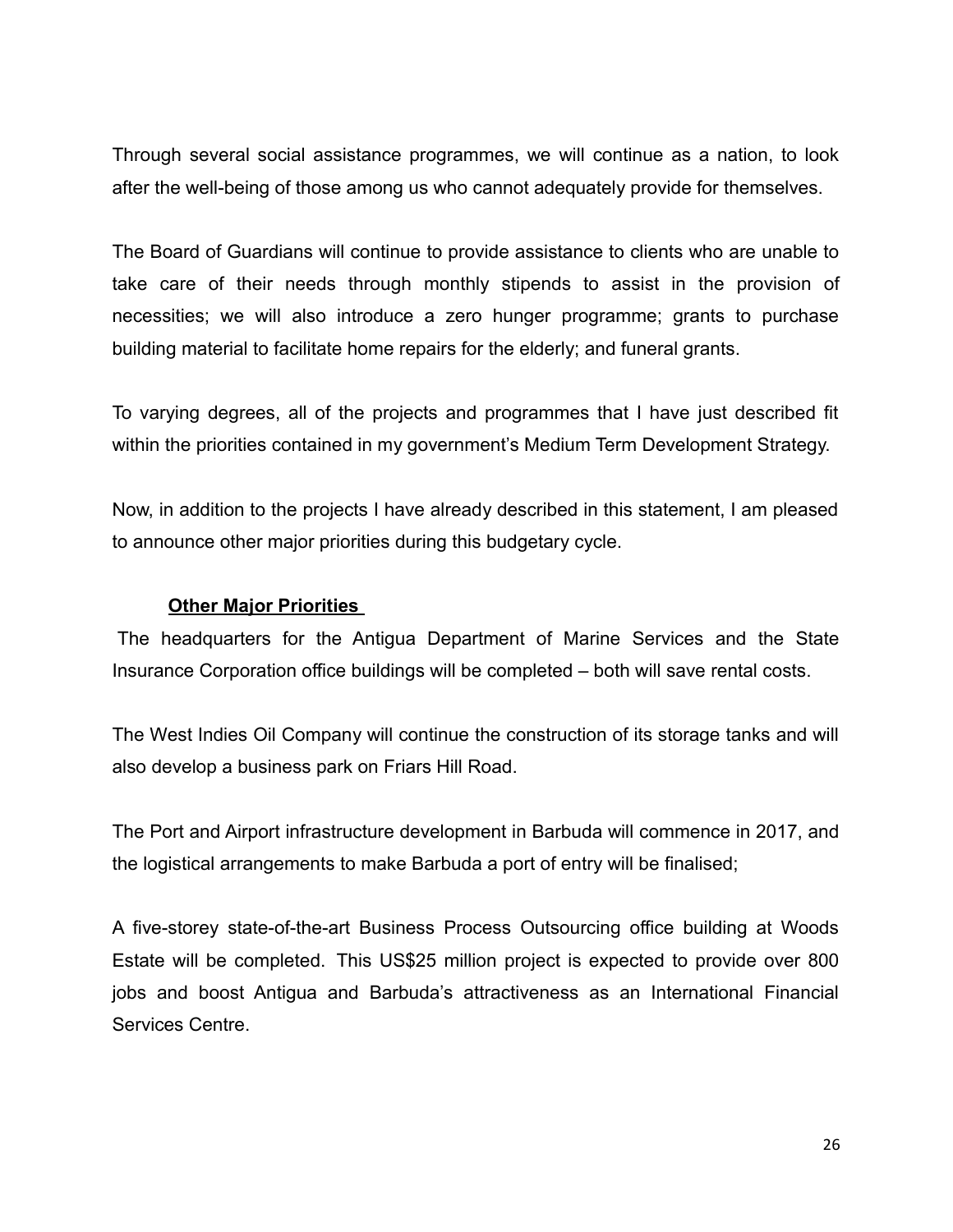Our Government will partner with Amazon and the Alorica Call Centre, located at Coolidge to construct a call center facility at the Five Islands Campus. This will provide a further 500 jobs in 2017.

A third cruise ship pier will be constructed at Point Wharf to accommodate the world's largest Oasis Class ships at a cost of \$108 million will be completed. This project will ensure that Antigua is able to welcome many more thousands of cruise ship passengers, with every call benefiting vendors, taxi drivers, restaurants, tour operators and the business community. This investment will also help us to reach the target of a million cruise ship passengers within the next two years.

The operations of Barbuda Air will be launched in 2017 with subsidised fares to facilitate the movement of people between the two islands.

Our Government will also install two Reverse Osmosis Plants this year, one of which is fully funded by the Government of Japan for agricultural use.

Mr. Speaker, these public and private sector projects will further strengthen our economy by generating real economic growth, at an estimate of at least 5% in 2017.

This Honourable House, our people, and our country have much for which to look forward.

# **FISCAL STRATEGY 2017**

Mr. Speaker, I turn now to the government's fiscal strategy for the financial year.

While there has been significant fiscal improvement over the past two years, the Government recognizes that further effort is needed to secure fiscal stability and achieve the objective of debt sustainability.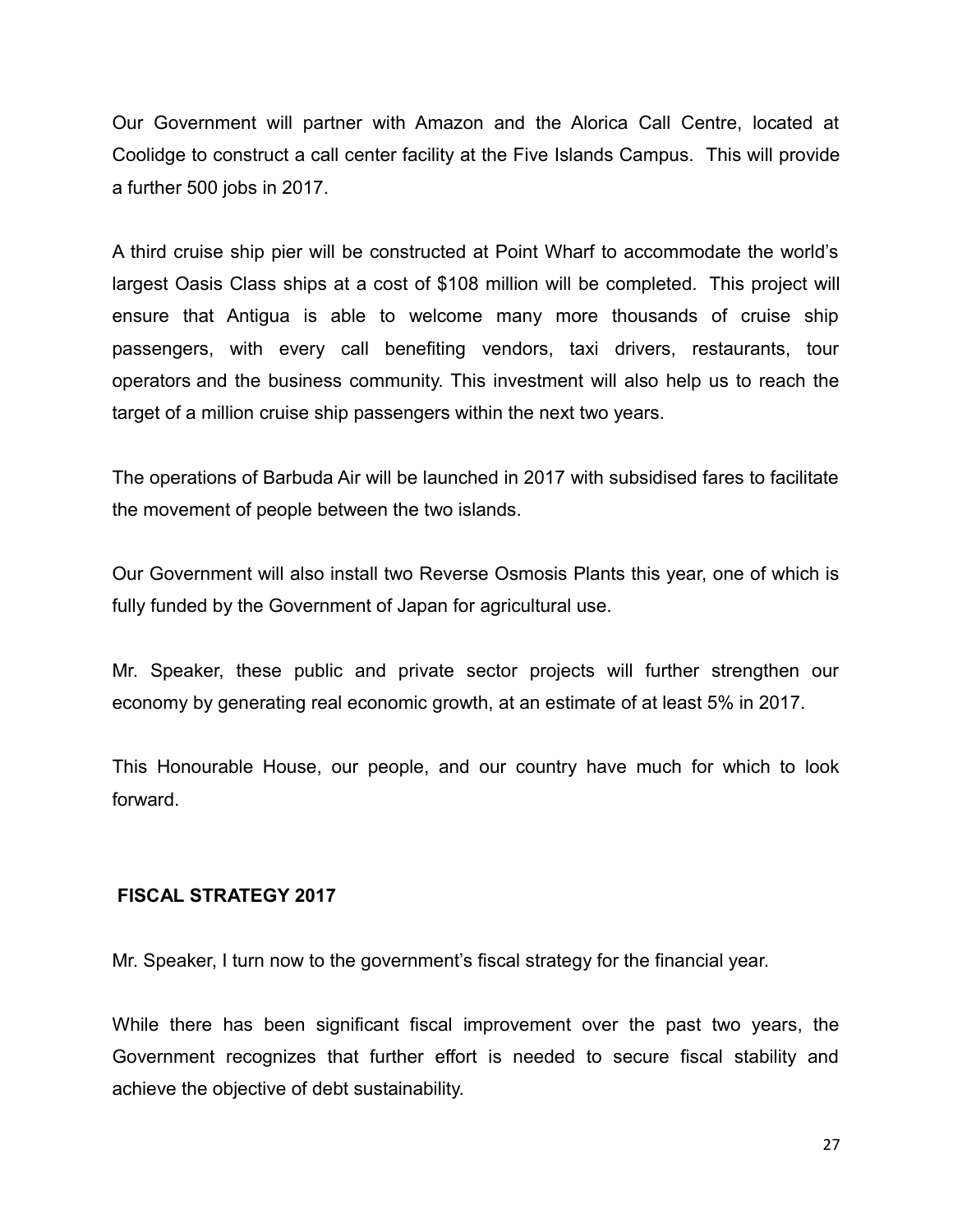However, fiscal and debt sustainability must be balanced against the developmental imperatives of economic growth, job creation, social and infrastructural investment.

Therefore, my government's objective is to ensure a gradual reduction in the debt burden, achieving a debt to GDP ratio of 60% by 2030.

In 2017, the fiscal stance will be balanced and pragmatic: securing long term sustainability, while at the same time, ensuring that economic activity is not thwarted by fiscal policies that are too conservative.

Essentially, a primary surplus that ensures the Government can finance its current operations in 2017 will be the target.

This means generating sufficient revenue and managing expenditure such that: (i) Government will have sufficient revenue to meet its current operational expenditures, (ii) the overall fiscal deficit will be contained to less than \$20 million, or 0.5% of GDP, (iii) an underlying primary surplus of at least \$80 million or 2% of GDP will be achieved, and (iv) current payments to the majority of our creditors will be made.

In order to achieve this outcome in 2017 the Government will:

- continue the hiring freeze in the public service, except where a replacement is needed to fill a position that became vacant as a result of attrition;
- contain expenditure on goods and services to no more than 3.5% of GDP; and
- limit other transfers to less than 3% of GDP.

These efforts will be supported by a number of Public Financial Management (PFM) related initiatives to include internal audit of the Treasury and major spending ministries; improving the procurement framework with the assistance of the Commonwealth Secretariat, and, with some assistance from the IMF's Fiscal Affairs Department,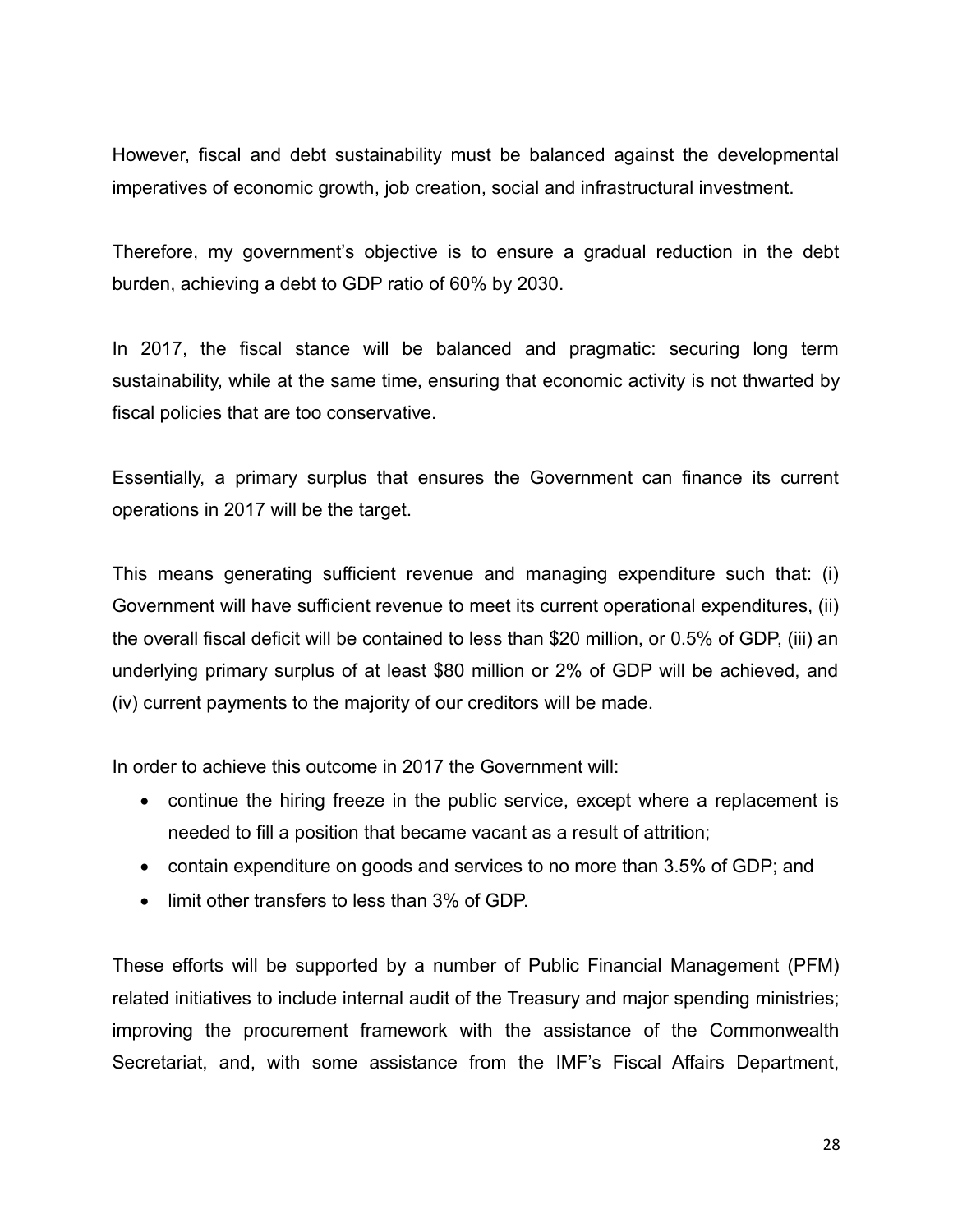reorganizing the Treasury to improve overall operational and cash management processes.

#### **Revenue Increasing Measures**

Further, the Government will undertake a number of initiatives that will increase revenue. These interventions will focus on strengthening tax administration rather than the introduction of new tax measures.

At the heart of this effort will be enactment of an updated Tax Administration Procedures Act (TAPA). The Inland Revenue Department will also implement a plan to collect tax arrears, which will involve taking decisive legal action against non-compliant taxpayers.

The IRD will also work more closely with other Government agencies, through the establishment of MOUs, to complete the circle of information regarding activities of taxpayers to help improve tax assessments and revenue collection.

There will also be a cap placed on discretionary tax waivers particularly in respect of the Import Duty and the Revenue Recovery Charge. Also, the revenue collection from these and other border taxes will be bolstered by the implementation of ASUCYDA World.

These interventions will result in an increase in the yield from Property Tax, the Unincorporated Business Tax, Stamp Duties, the Import Duty, Revenue Recovery Charge, Antigua and Barbuda Sales Tax, and the Corporate Income Tax.

The Government is of the view that this is a feasible fiscal strategy that represents an attainable level of fiscal effort for 2017.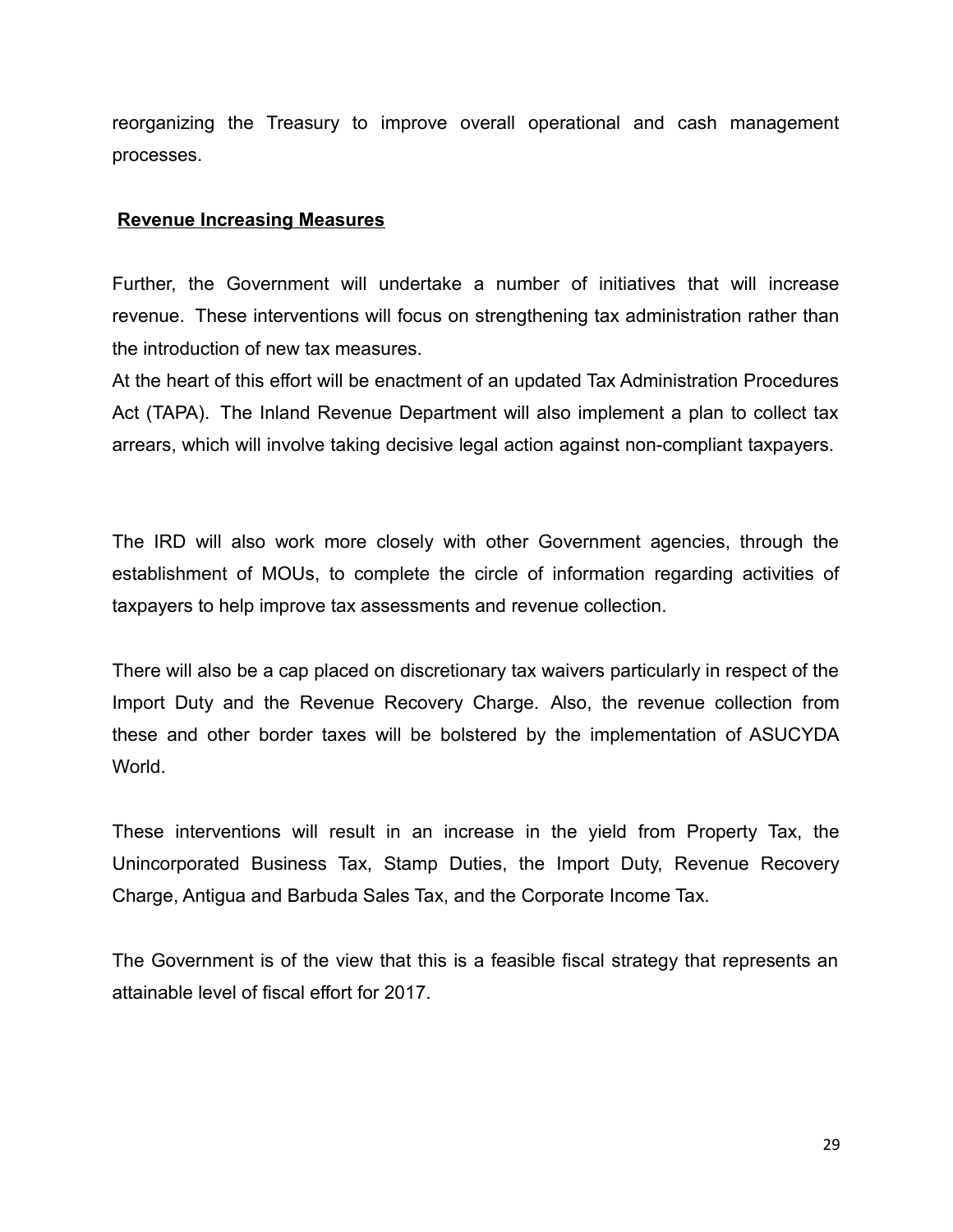It is a credible indication of Antigua and Barbuda's commitment to pursuing a prudent and responsible fiscal path towards debt sustainability, without sacrificing economic growth and employment or compromising the standard of living of the population.

# **Assistance from Regional and International Partners**

Mr. Speaker, over the last two and a half years, with renewed confidence in the governance of Antigua and Barbuda, many partners have contributed to improving macroeconomic performance by providing significant technical and financial assistance.

We are grateful for the assistance of the Eastern Caribbean Central Bank, the Caribbean Development Bank, the Governments of Canada and the United Kingdom, the European Union, the Caribbean Technical Assistance Centre, the IMF and the World Bank, and look forward to continued and mutually beneficial collaboration in the coming years.

The government is also grateful to those friendly countries, regional and multilateral organisations that continue to provide grants and highly concessional financing.

We appreciate the invaluable and always dependable support of the People's Republic of China. We are eternally grateful for the concessional Port loan and for its grants totaling \$50 million, which will be utilized to construct several polyclinics and community centres at Knuckle Block, Villa, and Willikies.

We also thank our other bilateral partners such as the Bolivarian Republic of Venezuela, Japan, Canada, South Korea, the Republic of Cuba, the United States of America, Malaysia, the United Kingdom, and Mexico.

# **BUDGT PROJECTIONS 2017**

Now, Mr. Speaker, I turn to the Budget projections for 2017.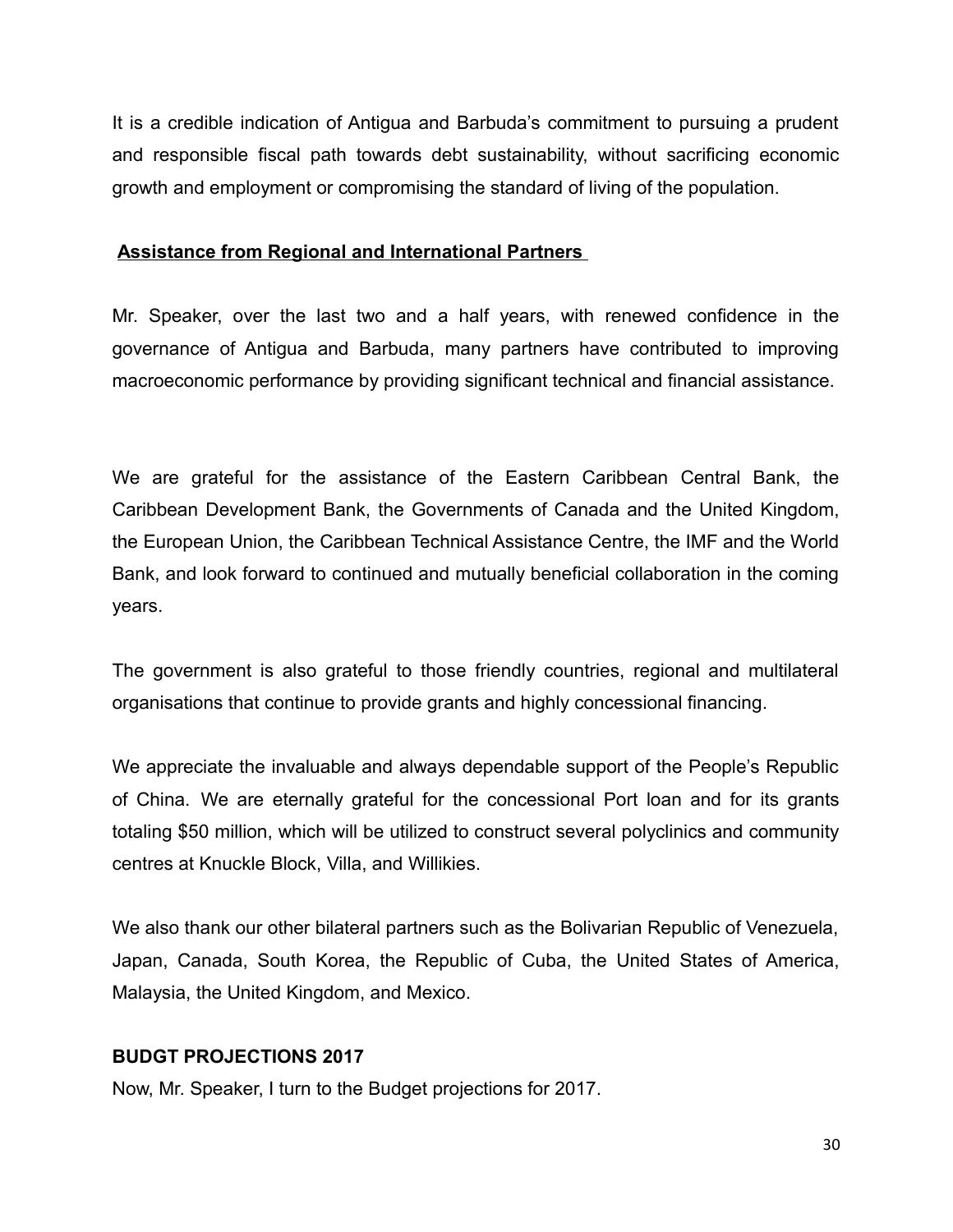Recurrent expenditure including principal payments is estimated at \$1.2 billion, which is about 6.6 % above the \$1.1billion estimated in Budget 2016.

Recurrent expenditure excluding principal payments for Fiscal Year 2017 is estimated at \$769 million while recurrent revenue is estimated at \$935 million.

Accordingly, we project a current account surplus of \$165 million for Fiscal Year 2017.

This compares with a current account surplus of \$120 million in Budget 2016.

# **Revenue Projections**

Recurrent Revenue for Fiscal Year 2017 is budgeted at \$935 million. This is 10% above the \$852 million projected in Budget 2016 and 17% more than the \$798 million actually collected in 2016.

The anticipated increase in revenue compared to actual outturn in 2016 is based on a number of factors including further improvement in economic growth, strengthened revenue administration and enhanced tax collection.

In addition, collections from the Tax on Income of International Banks and the Gambling Tax will begin in 2017.

Tax revenue, comprising of direct and indirect taxes, will account for about 79% or \$742 million, while non-tax revenue of \$193 million will make up the remaining 21%.

Direct taxes are expected to yield \$97 million in 2017.

The main contributors to direct tax revenue are the Corporate Income Tax, the Property Tax and the Unincorporated Business Tax.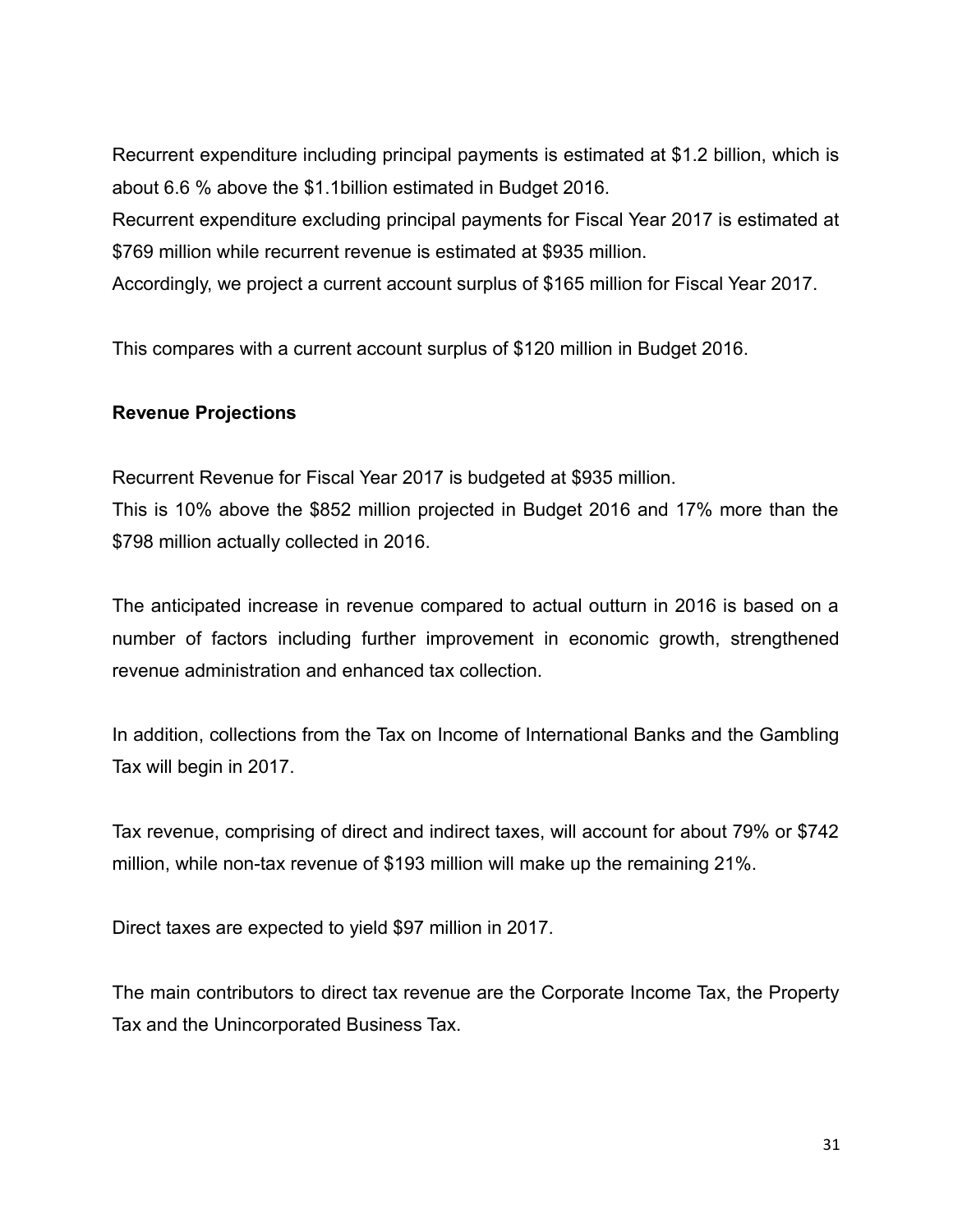The Corporate Income Tax is projected to yield \$54 million in 2017 while the Property Tax is expected to yield \$26 million.

Property Tax revenue is expected to increase by 43% compared to the amount collected in 2016.

The significant growth in revenue from this source will be the result of improved administration of the property tax and an aggressive arrears collection programme.

Specific interventions will include reclassifying condominiums as commercial properties.

Presently, condominiums that are leased to visitors, or are part of time-share arrangements, attract the same property tax rate as a typical home.

The intention was not for condominiums that are income generating properties to be treated the same as owner-occupied residential properties.

Once reclassified as commercial properties in 2017, the condominiums will attract a higher property tax rate.

The increase in the property tax revenue will also be the result of broadening the tax net, by including at least four hundred additional high value properties that have been identified by the Inland Revenue Department.

Further, the IRD will implement a programme to increase compliance among property owners, with particular focus on commercial property owners.

This will include taking legal action to collect arrears and to ensure payment by noncompliant tax payers.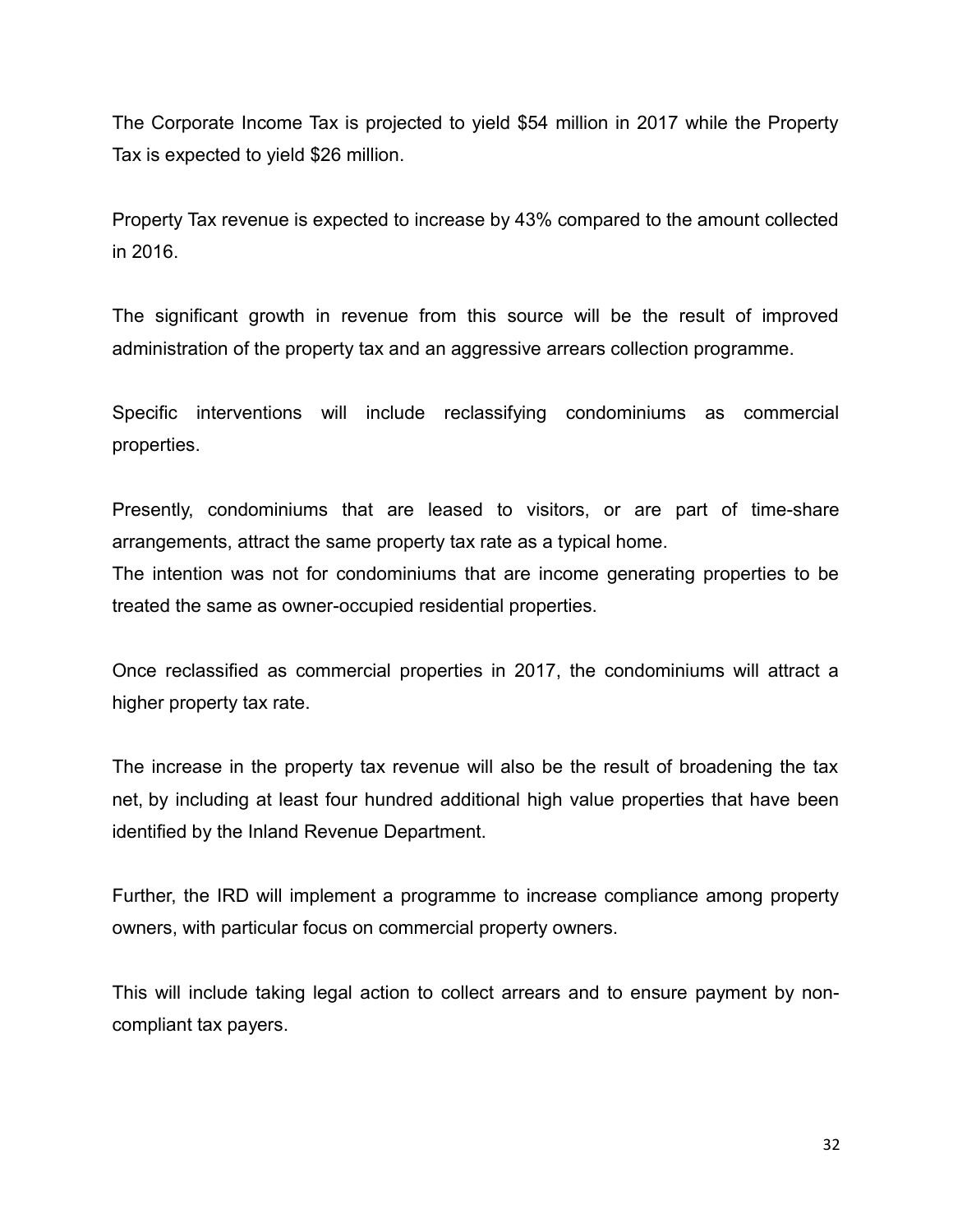The IRD will also continue to offer discounts to property owners who make early property tax payments.

Revenue from the Unincorporated Business Tax (UBT) is budgeted at \$12 million.

This tax was introduced in July 2016, as a measure to partially compensate for the revenue lost due to the removal of the Personal Income Tax.

To ensure full compliance, the IRD will make full use of the provisions of the Unincorporated Business tax legislation which includes strict penalties for tax avoidance and evasion, failure to remit the tax, refusal to file a return and understatement of tax on withholding tax return.

The Commissioner is also empowered to determine the tax liability where a business has failed to pay tax and can carry out an inquiry or audit to ascertain the tax liability of a business.

The Commissioner will also be granted administrative power to assess the tax liability on the gross income of any unincorporated business that fails to comply with the provisions of the Act.

The businesses that comply with the law and remit the tax to the Inland Revenue Department as required, will not be affected by these provisions of the Act.

# **Tax on the Off-shore Sector**

Another source of revenue is contained in the new International Banking Act (IBA) which was enacted in 2016.

The IBA strengthens the regulatory and supervisory powers of the Financial Services Regulatory Commission, to ensure Banks and Trusts licensed in Antigua and Barbuda,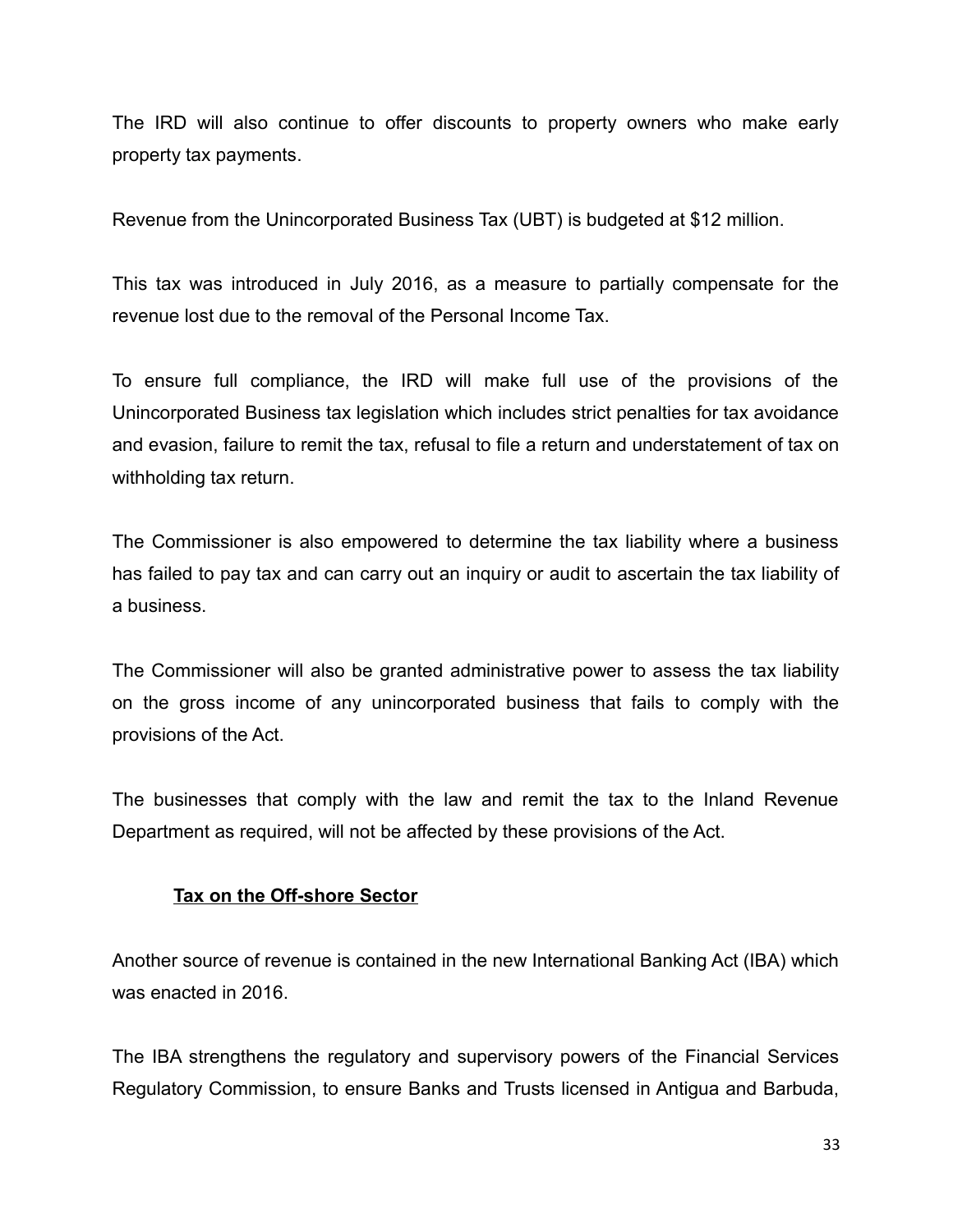conduct business in a manner that is consistent with international best practices and standards.

The IBA also makes provision for licensed financial institutions, to contribute to national development, by investing in or providing loans to finance approved projects.

International (offshore) banks, will also contribute to the national economy by paying taxes.

This provision was included in the IBA, following consultation with the licensees and is part of the Government's strategy to change the perception of Antigua and Barbuda as a tax haven.

The intention is to present our jurisdiction as a well-regulated, international financial services centre that offers competitive tax rates.

Antigua and Barbuda is committed to complying with the international standards and rules governing international financial services and will take the steps necessary to ensure it is not classified as a tax haven.

Starting in 2017, the offshore banks licensed in Antigua and Barbuda, will pay to the Commissioner of Inland Revenue a tax on the profits and gains generated in 2016.

These payments are to be made annually by the  $31<sup>st</sup>$  day of March.

The revenue forecasted from this source in Budget 2017 is \$10 million.

Indirect taxes are expected to yield \$650 million, which is about 88% of tax revenue.

A total of \$288 million or 44% of the revenue from indirect taxes will be generated from the ABST.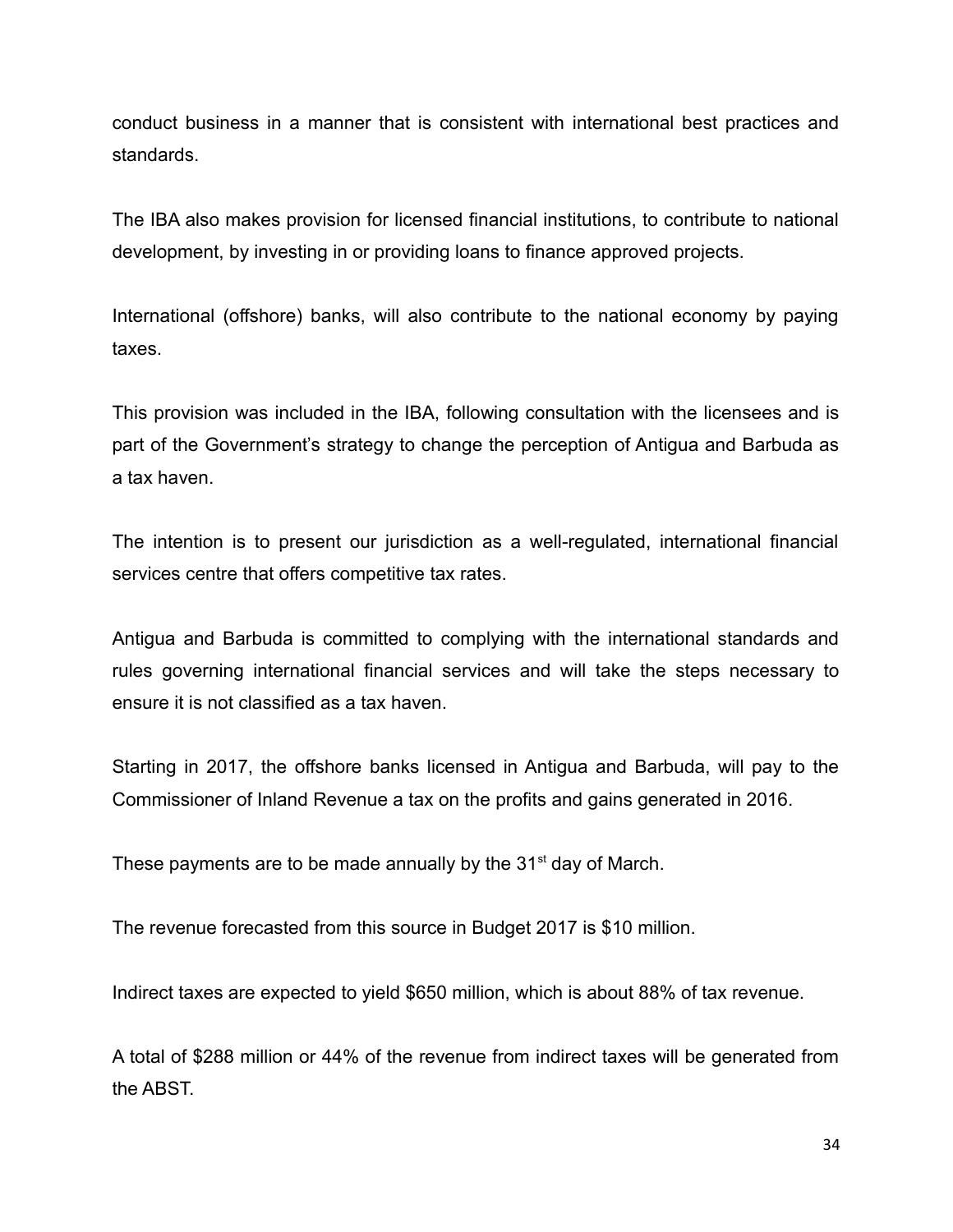This represents an 11% increase over the ABST yield for 2016.

Revenue from import duty is budgeted at \$104 million, while the Revenue Recovery Charge is projected to yield \$95 million in 2017.

Both of these taxes are expected to yield 20% more revenue in 2017 than what was generated in 2016.

The expected expansion in revenue will be the result of a number of factors including; increased economic activity and tighter control over tax concessions, by containing discretionary waivers to less than \$80 million or 2% of GDP.

Revenue from stamp duties is expected to be \$49 million in 2017, which is a 13% increase over the amount collected in 2016.

Finally, included in the category of indirect taxes is the Gambling Tax, which represents a consolidation and revamping of taxes that are applied to the gambling industry, to include commercial lotteries.

The Gambling Tax will be established through the Gambling Act, which has been enacted to ensure that Antigua and Barbuda adopts international best practice in the regulation of gambling.

In addition, passage of the new Gambling legislation, brings Antigua and Barbuda into compliance with the recommendations from the Financial Action Task Force (FATF), regarding regulation of casinos and similar businesses.

The Act also establishes the Antigua and Barbuda Gambling Authority which will be responsible for regulating all forms of gambling.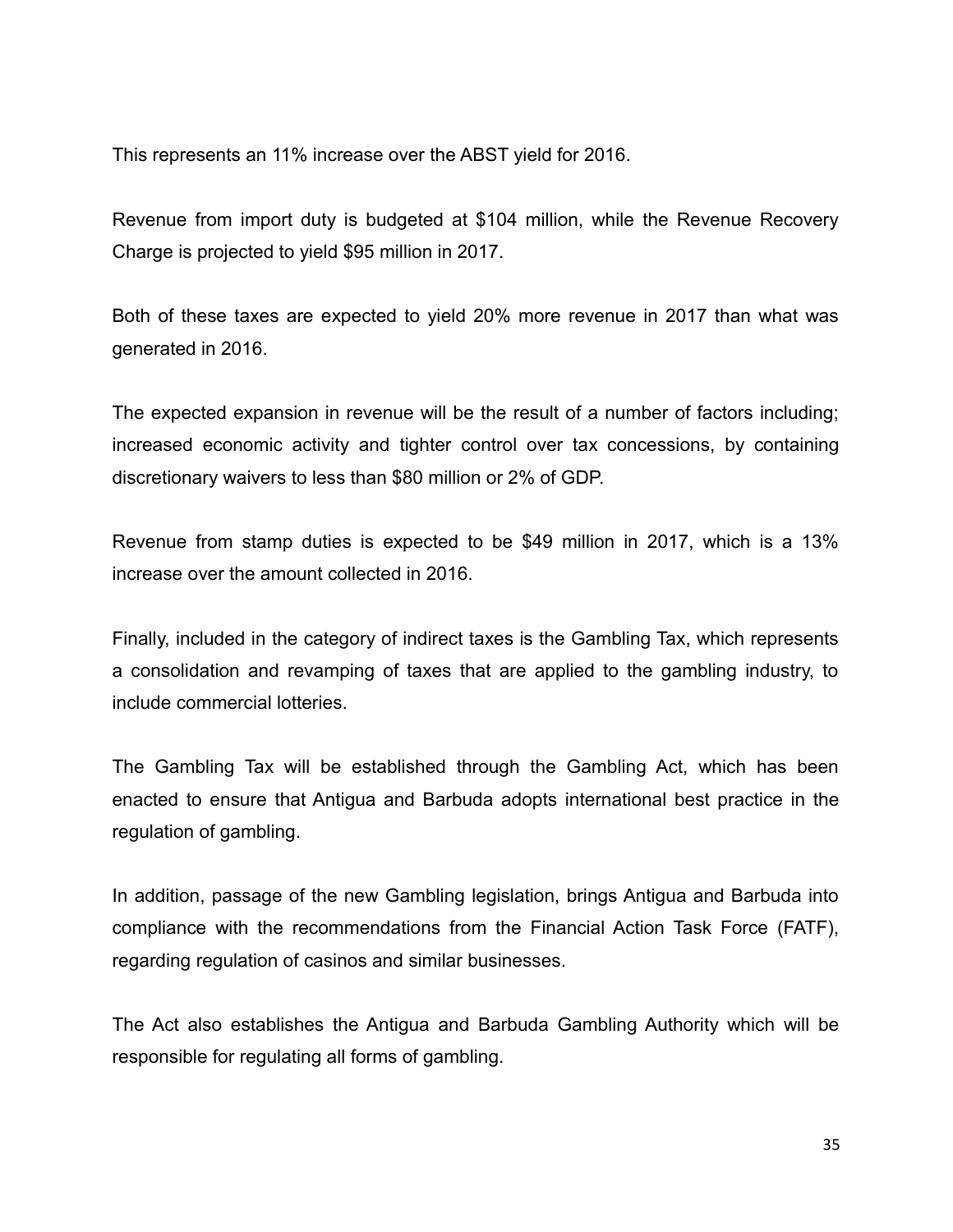With the enactment of the Gambling Act and the creation of the Gambling Authority, it is expected that these new regulatory framework and improved controls, will provide a better basis for fair competition among local businesses.

At the same time, our jurisdiction will be compliant with international requirements and standards, and provide the community with greater confidence in the integrity of the gambling industry in Antigua and Barbuda.

An amount of \$5 million has been forecasted in Budget 2017 for the Gambling Tax.

Mr. Speaker, a high level of compliance is critical, if the taxes that are on the books are to generate the revenues needed to adequately fund public sector operations.

# **Non-tax Revenues**

Of the \$193 million budgeted for non-tax revenue, \$117 million represents receipts from the Citizenship by Investment Programme (CIP), while \$30 million represents surplus funds from the Citizenship by Investment Unit operating account.

The amount budgeted for capital receipts is \$4 million, while grant funding for Fiscal Year 2017, excluding the Chinese grant is budgeted at \$42 million.

Grant funds will be provided by the Caribbean Development Bank, the European Union, the CARICOM Development Fund, Mexico and the United Kingdom.

# **Expenditure Projections**

Mr. Speaker, I turn now to the budgetary allocations for this fiscal year.

The Parliamentary Representatives with responsibility for the respective Ministries will provide details of their priorities, strategies and programmes for 2017 in the course of the debate on this Budget.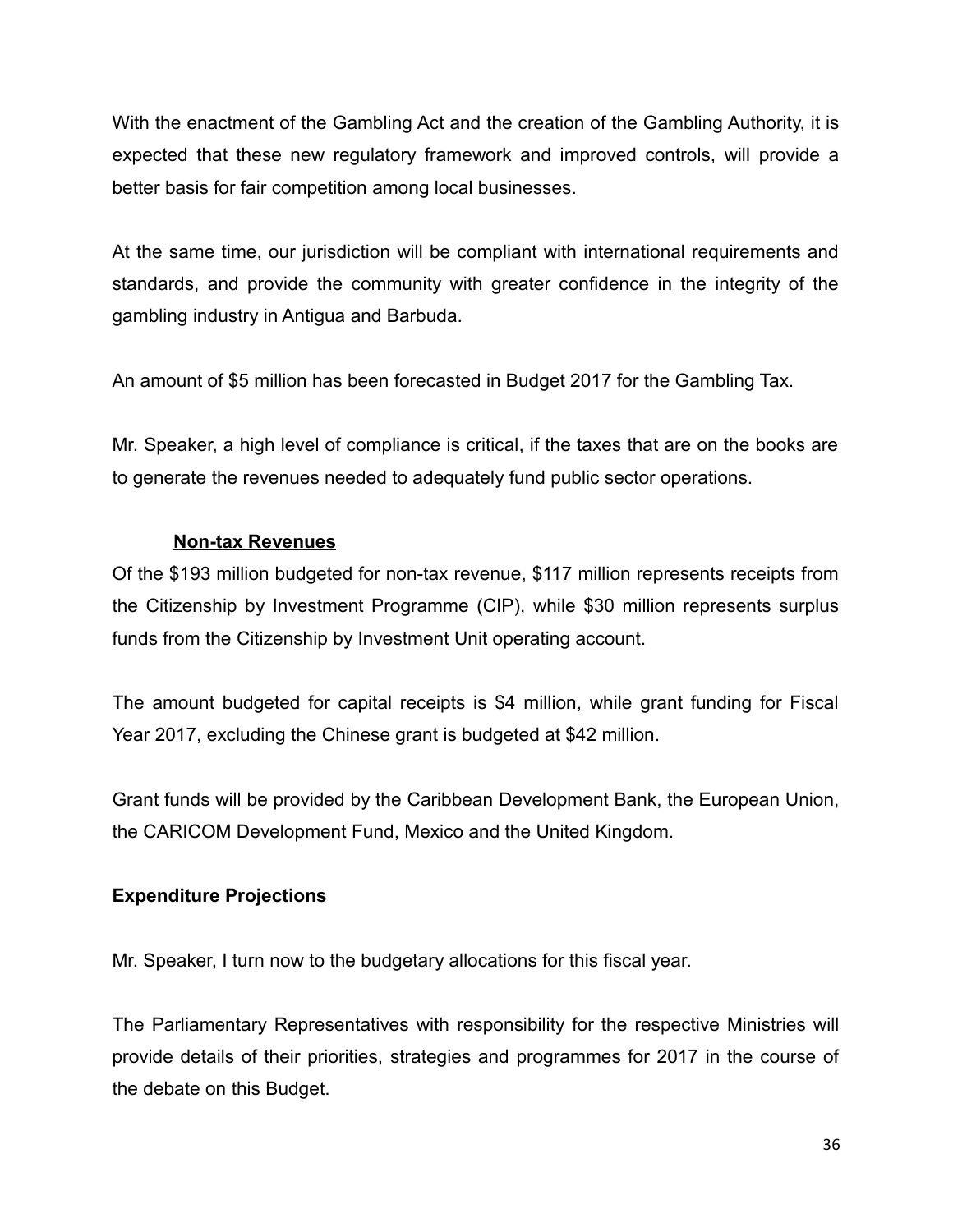However, I will highlight those ministries that will receive the highest allocations.

In keeping with developing our human resources and preparing our youth to be competitive in the global community, the Ministry of Education and Technology receives the highest sum at \$98 million.

Additional capital funding will be made available to construct a new secondary school at Tomlinson's, commencing in the first quarter of 2017.

Manifesting my government's commitment to provide the best possible health care to our people, the Ministry of Health and the Environment receives \$89 million.

The sterling leadership of the Minister of Health and his staff at Mount St. John Medical Centre, has culminated in the first successful kidney transplantation in the OECS.

The Ministry of Works and Housing is next at \$72 million to carry out its projects and programmes, some of which I have already detailed in this statement.

The Office of the Attorney General, Ministry of Justice and Legal Affairs, Public Safety and Labour is provided \$73 million with the emphasis on keeping the people of our country and our visitors safe and secure from criminals.

We maintain that crime and violence will not pay and those who persist with crime and violence will surely pay.

The Ministry of Tourism, Economic Development, Investment and Energy, which is charged with promoting and marketing our country, is allocated \$31 million.

These resources will be used by the Ministry to build upon the successes achieved in 2016.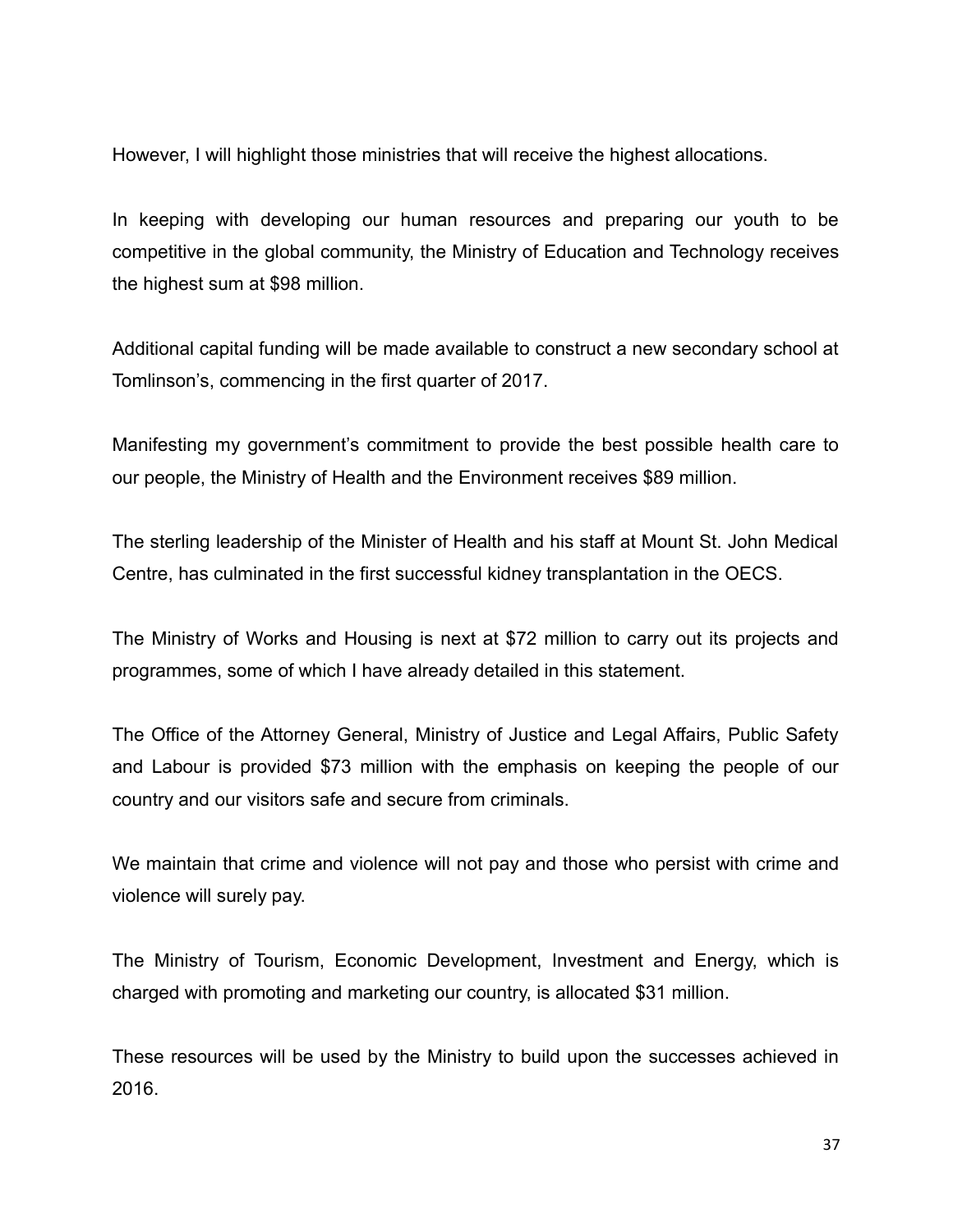The Minister and his staff must be congratulated for earning Antigua and Barbuda the award of Caribbean Tourism Destination of the Year. The Minister's award as Caribbean Tourism Minister of the Year is also commendable.

# **Allocations for other Ministries**

Budgetary Allocations for the other Ministries are as follows: Ministry of Information, Broadcasting, Telecommunications & Information Technology: \$14 million Ministry of Social Transformation & Human Resource Development: \$20 million Ministry of Foreign Affairs and International Trade: \$26 million Ministry of Agriculture, Lands, Fisheries & Barbuda Affairs: \$18 million Ministry of Public Utilities, Civil Aviation & Transportation: \$8 million Ministry of Trade, Commerce & Industry, Sports, Culture & National Festivals and Community Service: \$23 million

The 2017 budget also includes allocations for:

- Office of the Governor General: \$2 million
- The Legislature: \$2 million
- The Cabinet: \$3 million
- The Judiciary: \$2 million
- The Service Commissions: \$800,000
- Audit: \$1million
- Pensions and Gratuities: \$61 million
- Electoral Commission: \$4 million
- Ombudsman: \$500,000
- Charges on Public Debt: \$476 million

Mr. Speaker, I take this opportunity to present highlights of the Office of the Prime Minister which is allocated \$28 million and the Ministry of Finance and Corporate Governance which receives \$97 million.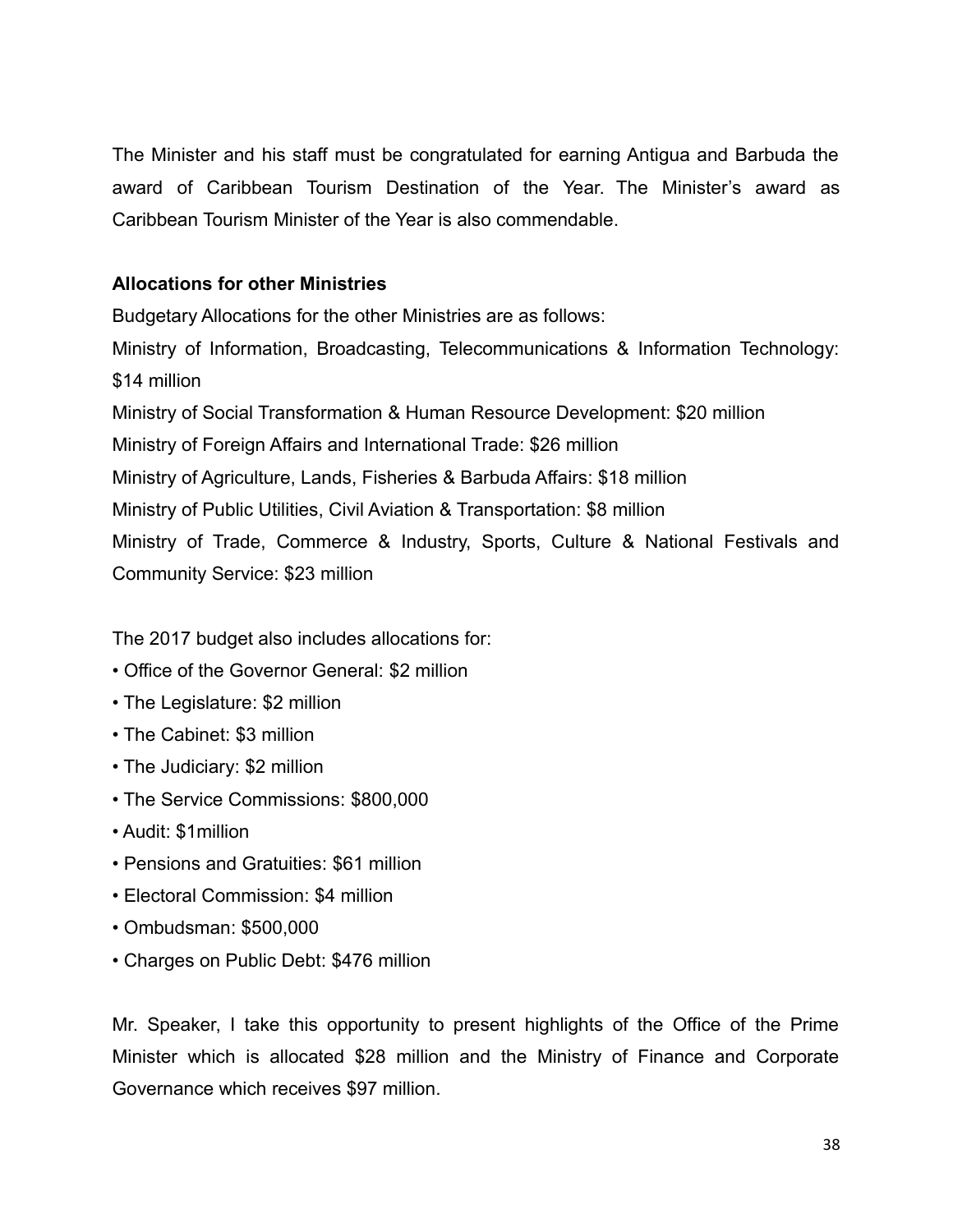The strategic focus in these ministries will continue to be the following:

- i. Promoting the Citizenship by Investment Programme to further increase global interest and strengthening due diligence processes, to maintain the integrity of the Antigua and Barbuda programme;
- ii. Increasing the number of registered Antigua and Barbuda flagship vessels, and increasing revenues, through the work of the Antigua and Barbuda Department of Marine Services (ADOMS);
- iii. Developing a Corporate Governance policy and implementing governance training programmes;
- iv. Increasing monitoring and reporting on the performance of statutory corporations;
- v. Ensuring continued, timely preparation of Government's annual financial statements;
- vi. Continuing to improve arrangements for procurement and contract administration with assistance from the Commonwealth Secretariat;
- vii. Implementing incentives-based performance improvement plans, to ensure delivery of professional and cost effective service and achievement of key objectives.

The Office of the Prime Minister and the Ministry of Finance and Corporate Governance have direct responsibility for Anti-Money Laundering and Combating the Financing of Terrorism and issues relating to the Caribbean Financial Action Task Force (CFATF), the Global Forum, and the Foreign Account Tax Compliance Act (FATCA).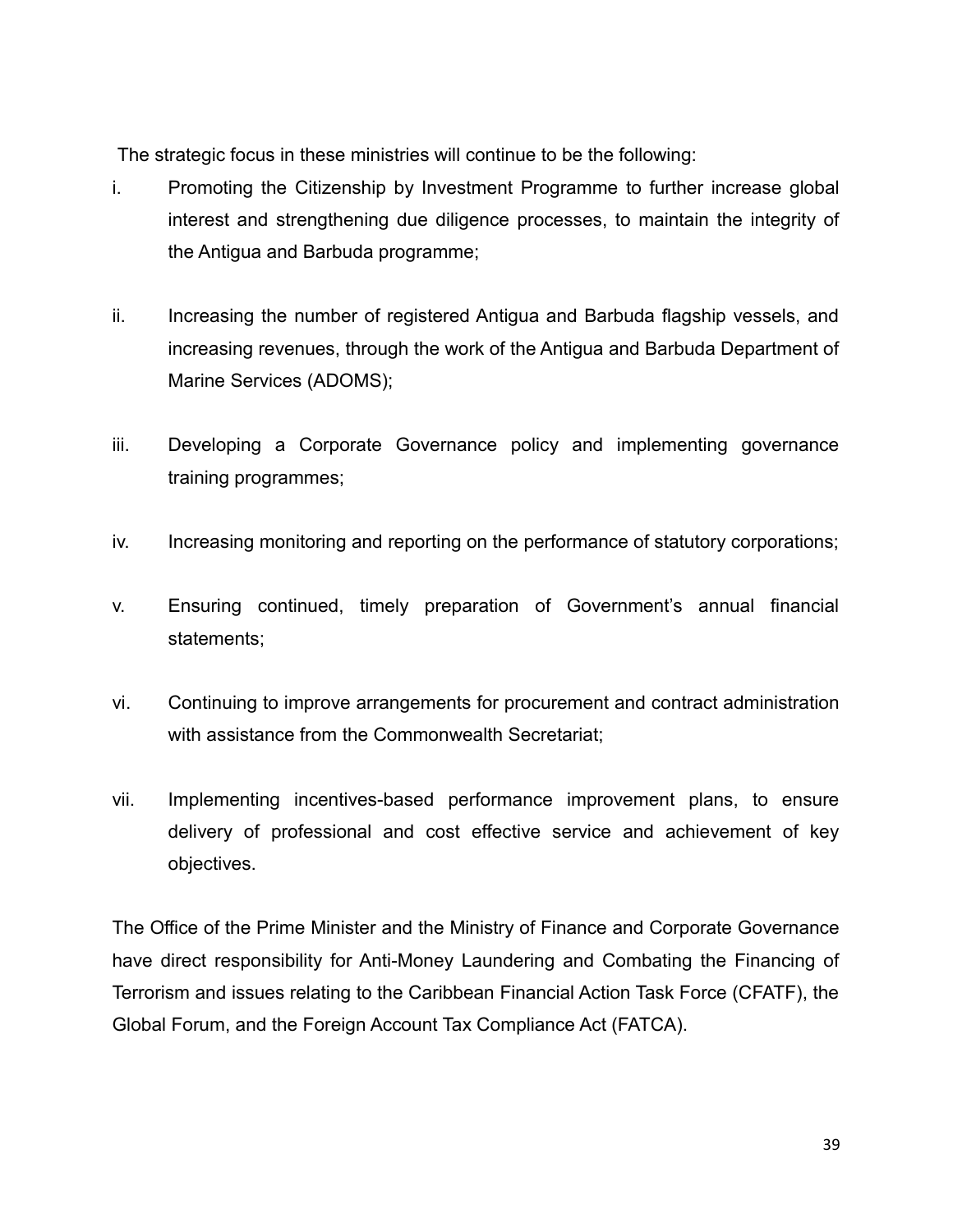In 2017, Antigua and Barbuda will undergo a number of assessments, to test its compliance with international standards for a well-regulated and effectively operated financial sector and international financial services sector.

The CFATF Mutual Evaluation of Antigua and Barbuda will take place in June 2017, while an assessment of Antigua and Barbuda's readiness for the Global Forum's Common Reporting Standard will take place during the first half of 2017.

With respect to FATCA, Antigua and Barbuda has executed the Intergovernmental Agreement with the United States and will soon enact the related FATCA legislation to ensure our jurisdiction can fully comply with the reporting requirements under the FATCA.

My government's policy is to ensure that Antigua and Barbuda is an early adopter of evolving standards and best practices for regulating and supervising the financial services and offshore sectors.

A strong financial services sector is built on confidence, transparency and sound regulation. However, the government is keenly aware of the risks and developments that constantly threaten the sector. A case in point is the recent allegations that an offshore bank in Antigua and Barbuda served as a conduit for bribes paid by Odebrecht S.A between 2010 and 2014. The only way to effectively respond to these issues is to be proactive, ensure compliance with international standards, and to take appropriate action to tackle any developments that threaten the stability of financial services in Antigua and Barbuda. In this regard, the ONDCP must be commended for its quick action and response to the Brazilian authorities' request for information under a Mutual Legal Assistance Treaty (MLAT).

Many questions remain unanswered about the relationship of the UPP administration with persons connected to the offshore bank at all times that it is alleged money was laundered through it.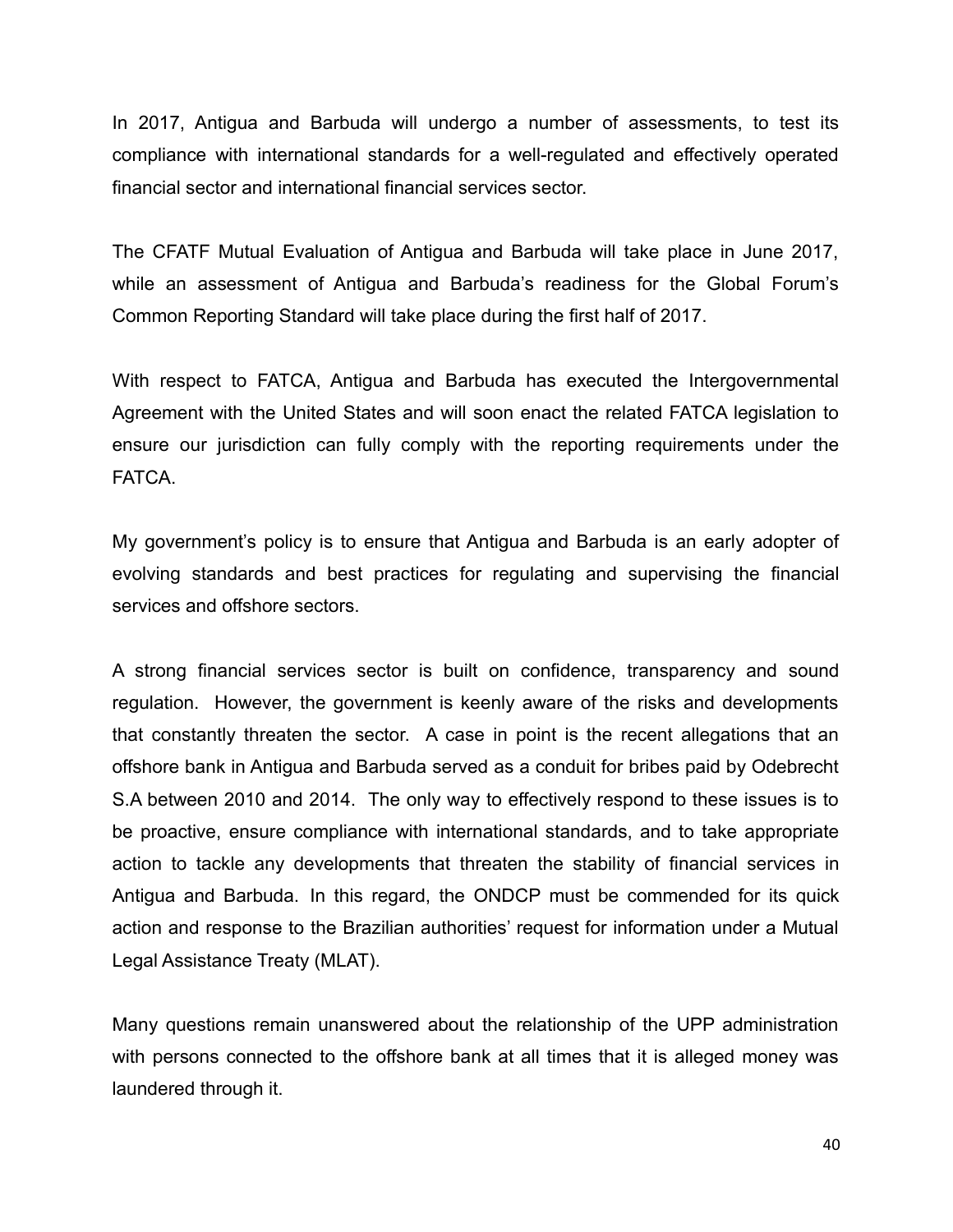No doubt, these questions will be answered as formal inquiries continue.

In any event, Mr. Speaker, my government is committed to protecting the financial services sector and will take all necessary action to ensure all entities licensed to operate in Antigua and Barbuda do so in accordance with the provisions of the applicable laws.

Mr. Speaker, I now turn to Capital Expenditure which is budgeted at \$106 million.

This is about \$3 million more than the amount spent in 2016.

As I mentioned earlier, my Government has prioritised road development and road repair and maintenance for 2017.

Therefore, 57% or \$61million of the resources allocated for capital expenditure will be spent on road works.

#### **FINANCING**

In 2017, an amount of \$391 million has been allocated to make principal payments to domestic and external creditors and to reduce the level of arrears.

Based on the budget estimates for 2017, total revenue and grants will be \$935 million while total expenditure, excluding principal payments, will be \$769 million.

This means an overall surplus of \$106 million is budgeted for Fiscal Year 2017.

Given this overall surplus, the financing requirement is reduced from \$391 million to \$285 million.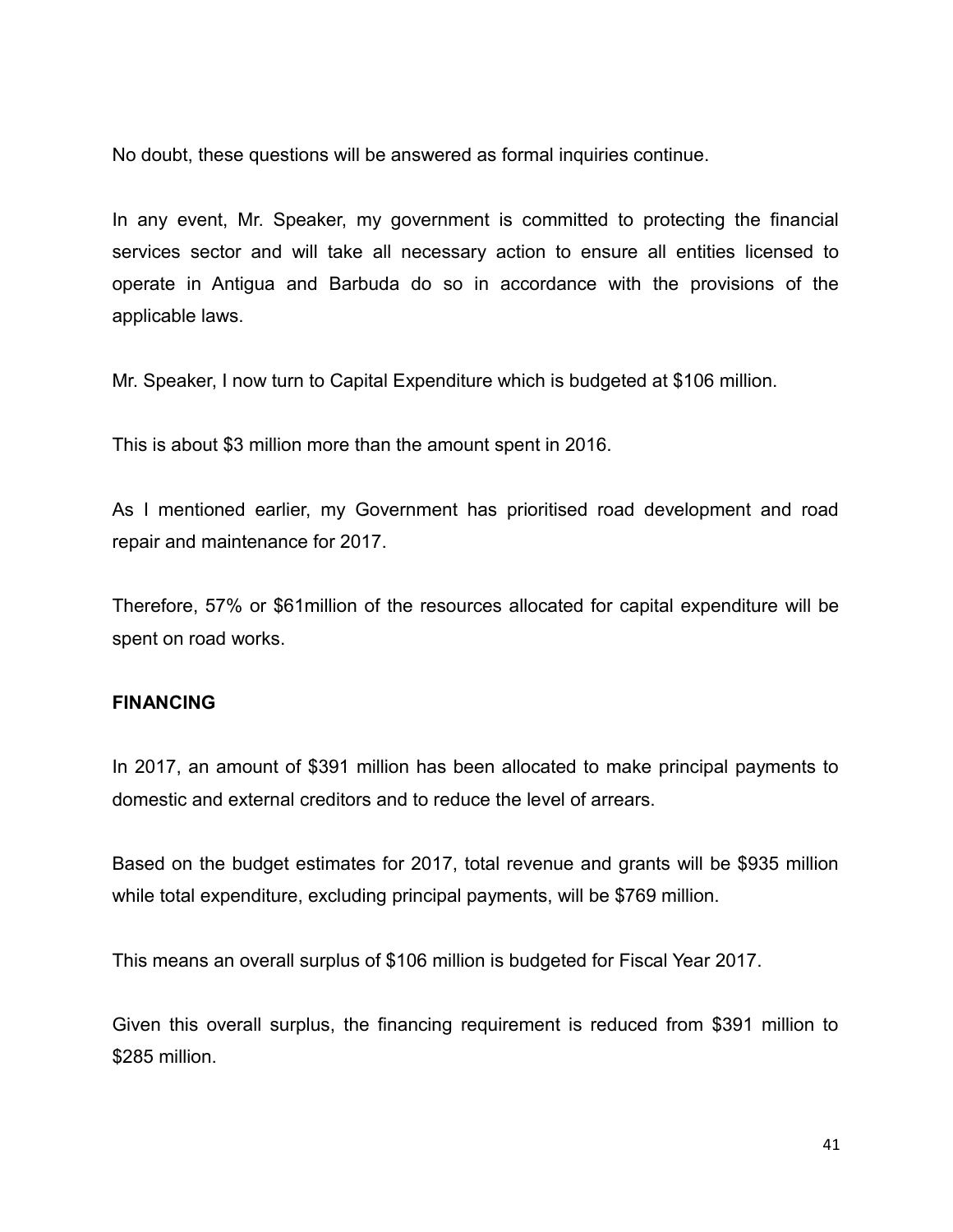The financing requirement for 2017 will be met by: raising \$196 million from Securities issued on the Regional Government Securities Market; and loans and advances of \$89 million, including disbursements of \$66 million from the Caribbean Development Bank.

# **CONCLUSION**

Mr. Speaker, I now make some concluding remarks.

Members of the other side decided to boycott this Budget presentation.

This is not surprising.

The last thing they wanted to hear were the facts and figures of the Labour Party government's success on behalf of the people of this nation.

They are running a campaign of nastiness and vitriol; of false accusations and misleading claims.

They are doing what they do best.

They have proven that they cannot run a country, except to run it into the ground.

Running a country successfully requires thoughtful, creative and innovative interventions with competent implementation skills.

They have proven that they have no such skills.

Even as they boycott this Budget statement, they do absolutely nothing for the people of Antigua and Barbuda.

Not a single Antiguan and Barbudan benefits from their absence and their gross dereliction of their parliamentary duty.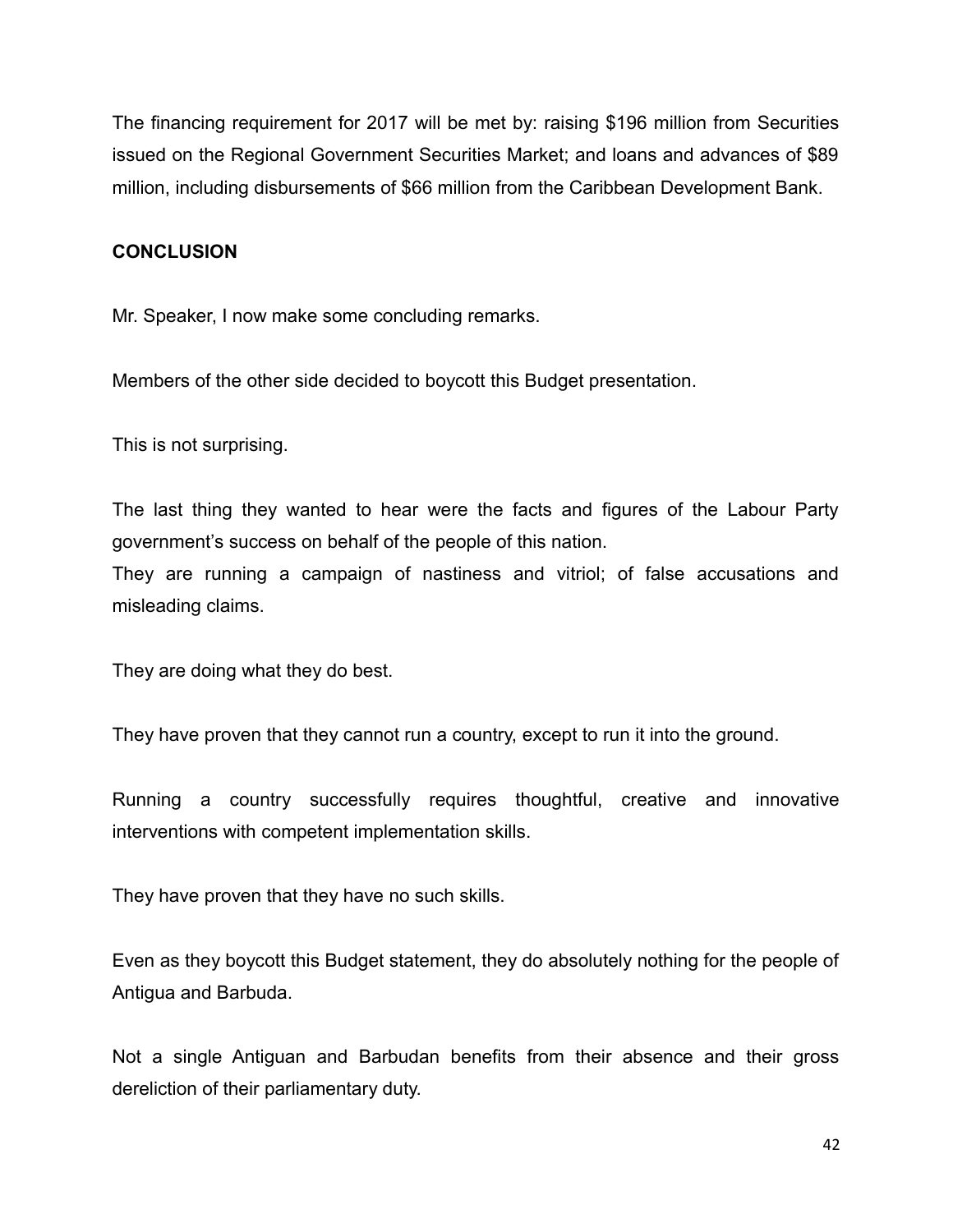Mr. Speaker, we have made tremendous strides in the pursuit of a better life for every man, woman and child in this land.

We leave none behind; we say the pie must be shared.

We want no economic underclass.

We want a rainbow nation – red yes, but blue too; and incorporating black, white and all those in between.

Mr. Speaker as much as we have covered great distance in returning prosperity to our land, we have much farther to go.

We will stay the course.

We are grateful for the support of the people and we pledge to keep the faith; to continue to lead, and to continue to deliver.

With the people, we will take our country to the mountaintop and look down on the land of promise and fulfilment that lies within our reach.

I also thank the Minister of State and staff members in the Ministry of Finance and my Cabinet colleagues for their continued contribution to nation building.

Mr. Speaker, I have reported on an economy that is growing faster than any in the CARICOM region.

I have reported on a country that's on the move.